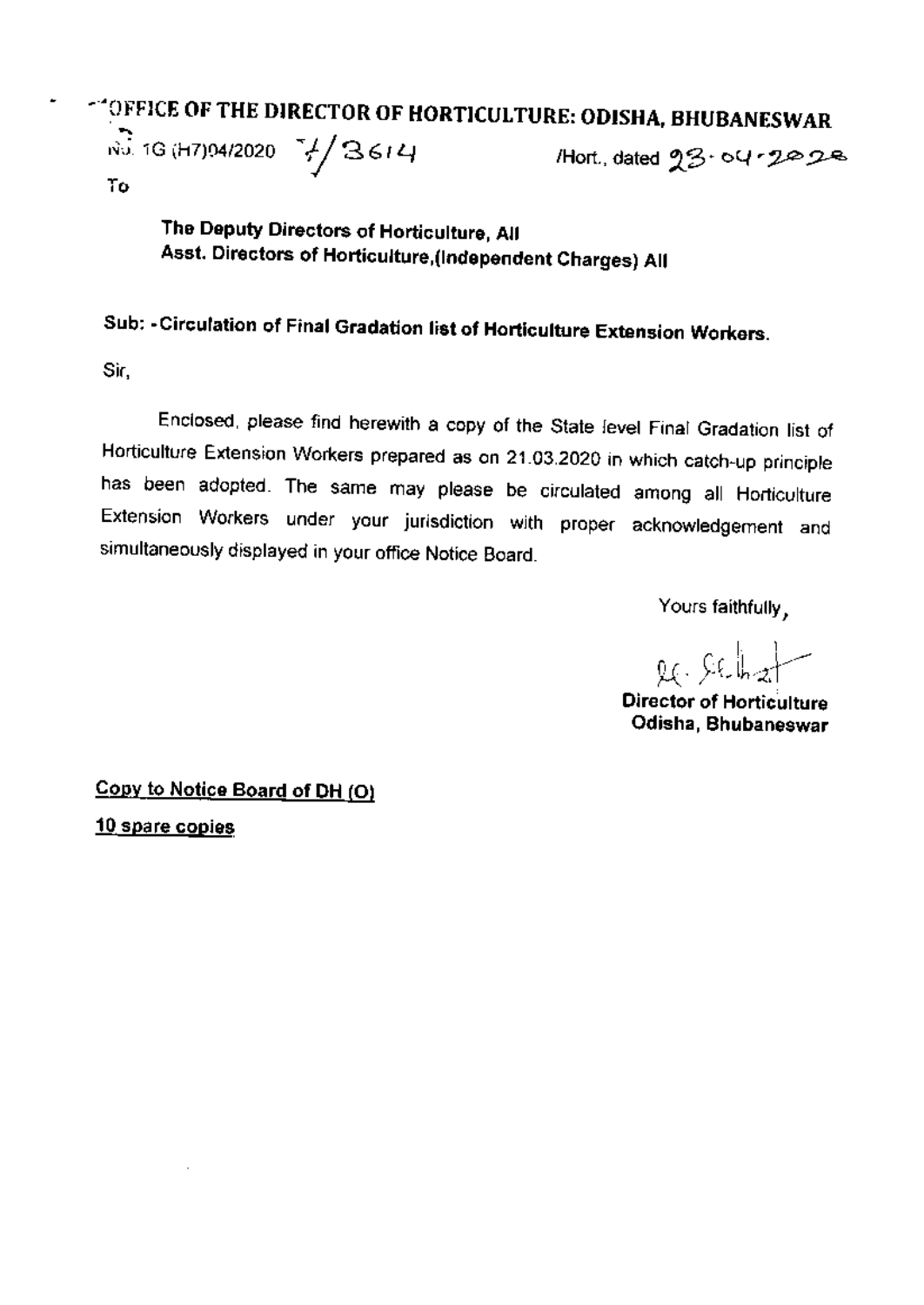|    | FINAL GRADATION LIST OF HORTICULTURE EXTENSION WORKERS UNDER DIRECTORATE OF HORTICL |                      |                   |               |                  |                             |                                  |                | <b>JLTURE: ODISHA: BHUBANESWAR AS ON 21.03.2020</b> |                                      |
|----|-------------------------------------------------------------------------------------|----------------------|-------------------|---------------|------------------|-----------------------------|----------------------------------|----------------|-----------------------------------------------------|--------------------------------------|
|    | ē<br>Š,<br>Name                                                                     | Cate-<br><b>Sory</b> | <b>Home Dist.</b> | Date of Birth | Qualifica<br>ŝ   | Present place<br>of posting | joining as<br><b>Date of</b>     | as Grafter     | Date of joining Date of Joining as<br>HEW           | Remarks                              |
|    | $\mapsto$<br>N                                                                      | ω                    | ᅀ                 | U.            | ø                | ч                           | Gardener<br>$\infty$             | $\ddot{\circ}$ | 5                                                   | H                                    |
| Ľ  | Sanatan Gouda                                                                       | Ξ                    | ambalpur          | 1961 80 80    | ≦                | Sambalpur<br>bbH)           | 08.25.80                         | 06.06.97       | 23.03.12                                            | (Jealed cover)<br>V.C. pending       |
| Ζ  | Bharat Ch. Patel                                                                    | S                    | Sundargarh        | 19.01.1961    | ន្ត              | ADH, Bonai                  |                                  | 18.06.82       | 23.03.12                                            | V.C. pending                         |
| ω  | Dukhabandhu Sahu                                                                    | ã                    | <b>Angul</b>      | 25.20.1962    | šť               | <b>AOH, Talcher</b>         | 63.09<br>$\overline{\mathbf{r}}$ | 24.06.99       | 23.03.12                                            | <b>Sealed cover)</b><br>V.C. pending |
| 4  | Lokanath Patta                                                                      | ΣT.                  | Deogarh           | D4.06.1961    | 귯                | ADH, Baragarh               | 14.09<br>-<br>Ri                 | 28.12.05       | 23.03.12                                            | Not joined in<br>Sealed cover)       |
| Ŷ. | Jugal Ch. Moharana                                                                  | Ξ                    | Nayagarh          | 20.06.1961    | ×                | ADH, Khordha                | 28.08<br>ä                       | 27.12.05       | 23.03.12                                            | Absconded<br><u>prompost</u>         |
| G. | Daitary Mahanta                                                                     | ۲F<br>پ              | Mayurbhanj        | 04.11.1961    | 즂                | Mayurbhani<br>DDH,          | 30.15<br>ġ.                      | 31.01.06       | 23.03.12                                            | Proceeding                           |
| N  | Asit Ku, Pradhan                                                                    | ζŢ.                  | Phulbani          | 01.06.1962    | Ś                | Birmaharajpur<br>ADH.       | 12.11.<br>ġ.                     | 06.08.07       | 23.03.12                                            | pending                              |
| œ  | Tapan Ku, Majhi                                                                     | Š.                   | <b>Kalahandi</b>  | 10.12.1966    | <b>HSC(PIkd)</b> | ADH, Baragarh               | 03.04<br>ë,                      | 25.08.07       | 23.03.12                                            | Absconded                            |
| 6  | Niranjan Senapati                                                                   | ş                    | Cuttack           | 17.03.1966    | <b>H.S.C</b>     | DDH, Nayagarh               | 07.03.<br>3                      | 26.06.11       | 23.03.12                                            | Promoted                             |
| ă  | Khuntla<br>Rabindra Kumar                                                           | 돞                    | Cuttack           | 13.03.1967    | ×                | Kendrapara<br>ADH,          | 15.11.<br>٣                      | 27.06.11       | 23.03.12                                            |                                      |
| Ξ  | Pradeep Ku. Pradhan                                                                 | 듳                    | <b>Angul</b>      | 07.1970       | 쯎                | DDH, Angul                  | 29.01.<br>26                     | 24.12.11       | 25.06.12                                            | (Sealed cover)<br>V.C. pending       |
| r, | Rabindra Ku. Nath                                                                   | 둨                    | Dhenkanal         | 19.01.1967    | 듖                | DDH, Balasore               | 03.02:<br>ని                     | 27.12.11       | 23.03.12                                            | [Javo: balea]<br>V.C. pending        |
| 2  | Muralidhar Behera                                                                   | S                    | <b>Hayagach</b>   | 03.03.1964    | ×                | DDH, Nayagarh               | 20.02.92                         | 03.11.11       | 23.03.12                                            | V.C. pending                         |
| 14 | <u>Gumansingh</u><br>Pradeep Ku.                                                    | 듳                    | E<br>E            | 08.07.1966    | 귯                | ADH, Khordha                | 09.02.92                         | 23.06.11       | 23.03.12                                            |                                      |
| 15 | Pratulla Kumar Bidhar                                                               | ă                    | Khurda            | 14.05.1962    | ×                | <b>ADH, Khordha</b>         | 10.02.92                         | 21.06.11       | 23.03.12                                            |                                      |
| 5  | Pravat Ch.<br>Praharaj                                                              | g                    | <b>Hayagarh</b>   | 1961 to 80    | ≦                | <b>ADH, Khordha</b>         | 12.02.92                         | 20.06.11       | 23.03.12                                            |                                      |
| Д  | Laxman Ku. Mahanta                                                                  | ş                    | Mayurbhanj        | 01.03.1964    | ×                | Mayurbhani<br>DDH,          | 13:02:92                         | 20.06.11       | 23.03.12                                            |                                      |
|    |                                                                                     |                      |                   |               |                  |                             |                                  |                |                                                     |                                      |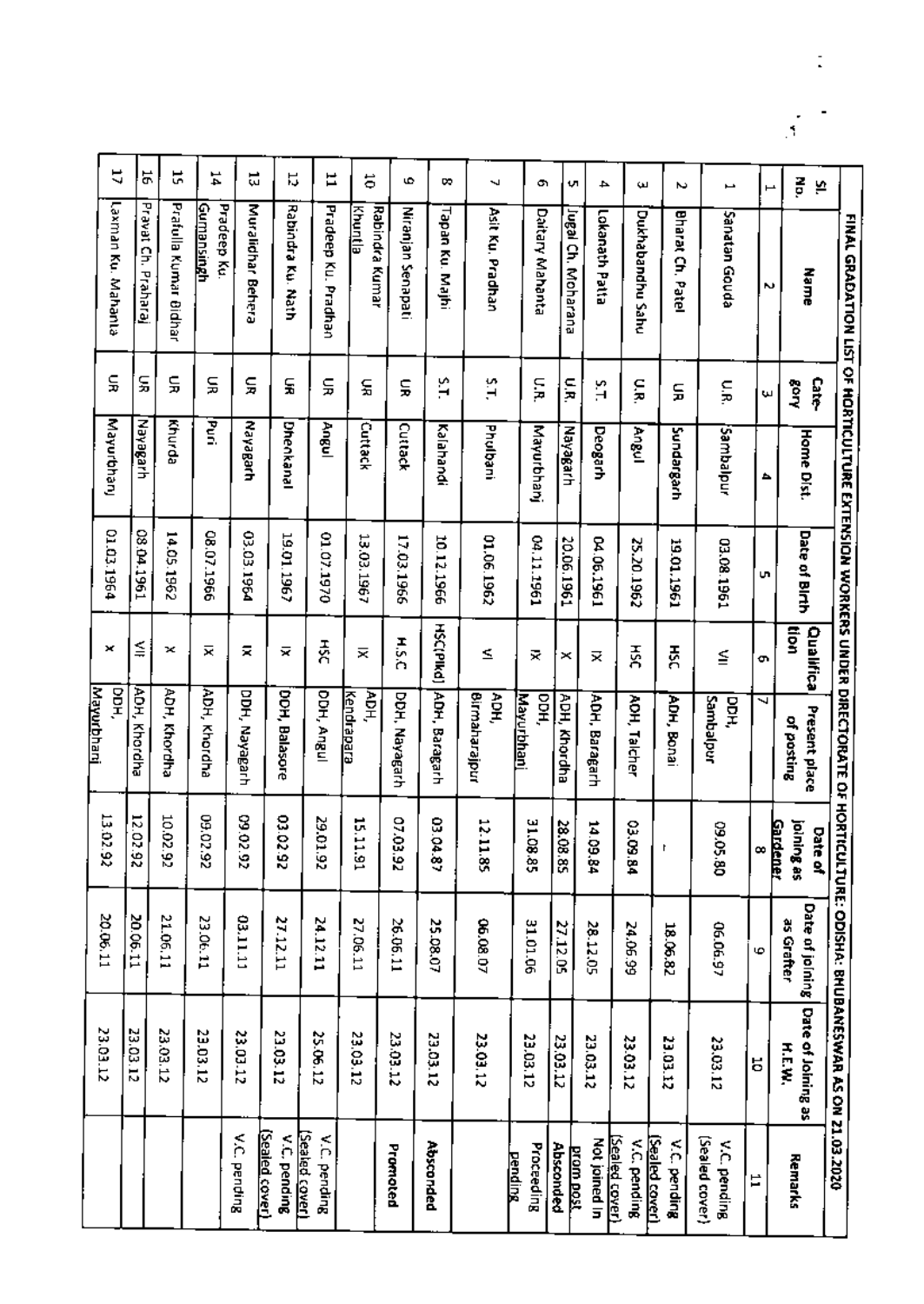|                   | å,              |              | ᇥ                | 5<br>፠                                       | ێ                         | ž                     | ین                               |                      | ٣,<br>띺                | క                    | ĉ,                                                 |               | X                     | а                    | X                     | R                   | 24                   | Ά                  | Z,            | N                          | Θ                          | 5                          | ᇥ                      |
|-------------------|-----------------|--------------|------------------|----------------------------------------------|---------------------------|-----------------------|----------------------------------|----------------------|------------------------|----------------------|----------------------------------------------------|---------------|-----------------------|----------------------|-----------------------|---------------------|----------------------|--------------------|---------------|----------------------------|----------------------------|----------------------------|------------------------|
|                   | P.K. Bahinipati |              | Sheikh Abdul Rub | <b>Harihar Dixit</b><br>Pradeep Ku. Pattnaik | Kapiteswar Bhutiya        | Ajaya Kumar Malla     | Tapan Ku, Sahu                   | Somanath Dhal        | Dillip Kumar Lenka (B) | <b>Elnarient</b>     | <b>Mahendranath</b><br><b>Upendranath Patinaik</b> | Mohapatra     | Prasana Ku.           | Gunanidhi Pradhan(B) | <b>Ratnakar Barik</b> | Santosh Ku. Mohanty | <b>Debanaih Rana</b> | Kishore Ch. Jena   | Tejraj Patel  | Krushna Murty Dora         | Manoj Ku, Das              | Kumar Jéna                 | Goura Mohan<br>Mahanta |
|                   | 도               | S            | 듶                | S                                            | S                         | š                     | š                                | ã                    | š                      | 듶                    | g                                                  | ç             |                       | ş                    | ã                     | S                   | S                    | S                  | S             | ş                          | 듳                          | š                          | ã                      |
|                   | <b>Unagarh</b>  | Khurda       | Cuttack          | Boudh                                        | <b>Instay</b>             | Dhenkanal             | Degarh                           | Cutlack              | Cuttack                | Mayurbhanj           | <b>Run</b>                                         | urețuregi     |                       | <b>Angul</b>         | Cuttack               | Ganjam              | Ganjam               | <b>Mayrangpur</b>  | Baragarh      | Ganjam                     | Ganjam                     | <b>Hayagarh</b>            | Mayurbhan              |
|                   | 07.02.1968      | 17.08.1970   | 04.03.1969       | 22.05.1971                                   | 02.03.1969                | 22.05.1963            | 16.09.1966                       | 02.03.1961           | 21.04.1970             | 25.11.1966           | 01.03.1963                                         | 095101300     |                       | 02.03.1965           | 09.02.1963            | 17.11.1965          | 01.07.1971           | 17.07.1965         | 03.03.1967    | 15.05.1960                 | 04.07.1966                 | 03.01.1966                 | 05.02.1964             |
|                   | H.S. C          | ×            | ×                | 55H                                          | ×                         | <b>HSC(PIkd)</b>      | H.S.C.                           | Σ                    | 言子                     | $\mathbf{x}$         | ×                                                  | H.S.C.        |                       | <b>HSCIPICKd</b>     | ×                     | ភ្ន                 | HSL                  | ₹                  | ٢,<br>⌒       | ×                          | <b>H.S.C.</b>              | ×                          | <b>HSC(PIckd</b>       |
| <b>Chhatrapur</b> | у<br>Рон,       | ADH, Sonepur | DOH, Puri        | ADH, Boudh                                   | <u>Alligmanik</u><br>АDH, | <b>ODH, Dhenkanal</b> | the control<br><u>bharsuguda</u> | <b>ADH, Alhagarh</b> | <b>ADH, Iajpur</b>     | <b>ADH, Karanjia</b> | Charmagarh<br>ŠР                                   | DDH, Gajapati | <b>ADH. Pallahara</b> |                      | DDH, Cutlack          | DDH, Puri           | DDH, Ganjam          | Makanagiri<br>DDH, | ADH, Padmapur | <u>Bhanjanagar</u><br>АÒН, | <u>Bhanianagar</u><br>ADH. | <u>Bhanlanagar</u><br>AQH, | looң,<br>Mayurbhani    |
| 23.04.91<br>N     |                 | 06.04.1992   | 06.04.92         | 01.04.92                                     | C6'r0'10                  | 25.03.92              | 18.03.92                         | 16.03.92             | 13.03.92               | 13.03.92             | 13.03.92                                           | 13.03.92      | 10.03<br>ని           |                      | :020<br>$\approx$     | CC 90<br>2          | 05.03.<br>3          | 24.02<br>is.       | 21.02<br>3    | 17.02<br>3                 | 16.02<br>87                | 16.02<br>$\mathbf{S}$      | 16.02<br>82            |
| 05.01.12          |                 | 20.06.11     | 04.01.12         | 30.06.11                                     | 26.12.11                  | 19.10.11              | 23.06.11                         | DA.07.11             | 15.07.11               | 25.06.11             | 22.06.11                                           | 24.06.11      | 20.06.11              |                      | 26.06.11              | 21.06.11            | 22.06.11             | 27.06.11           | m.11.11       | 20.06.11                   | 21.06.11                   | 20.06.11                   | 22.06.11               |
| 23.03.12          |                 | 23.03.12     | 23.03.17         | 23.03.12                                     | 23.03.12                  | 23.03.12              | 23.03.12                         | 23.03.12             | 23.03.12               | 23.03.12             | 23.03.12                                           | 23.03.12      | 23.03.12              | 23.03.12             |                       | 23.03.12            | 23.03.12             | 23.03.12           | 23.03.12      | 23.03.12                   | 23.03.12                   | 23.03.12                   | 23.03.12               |
|                   |                 |              |                  |                                              |                           |                       |                                  |                      |                        |                      |                                                    |               |                       |                      |                       |                     |                      |                    | V.C. pending  |                            |                            |                            |                        |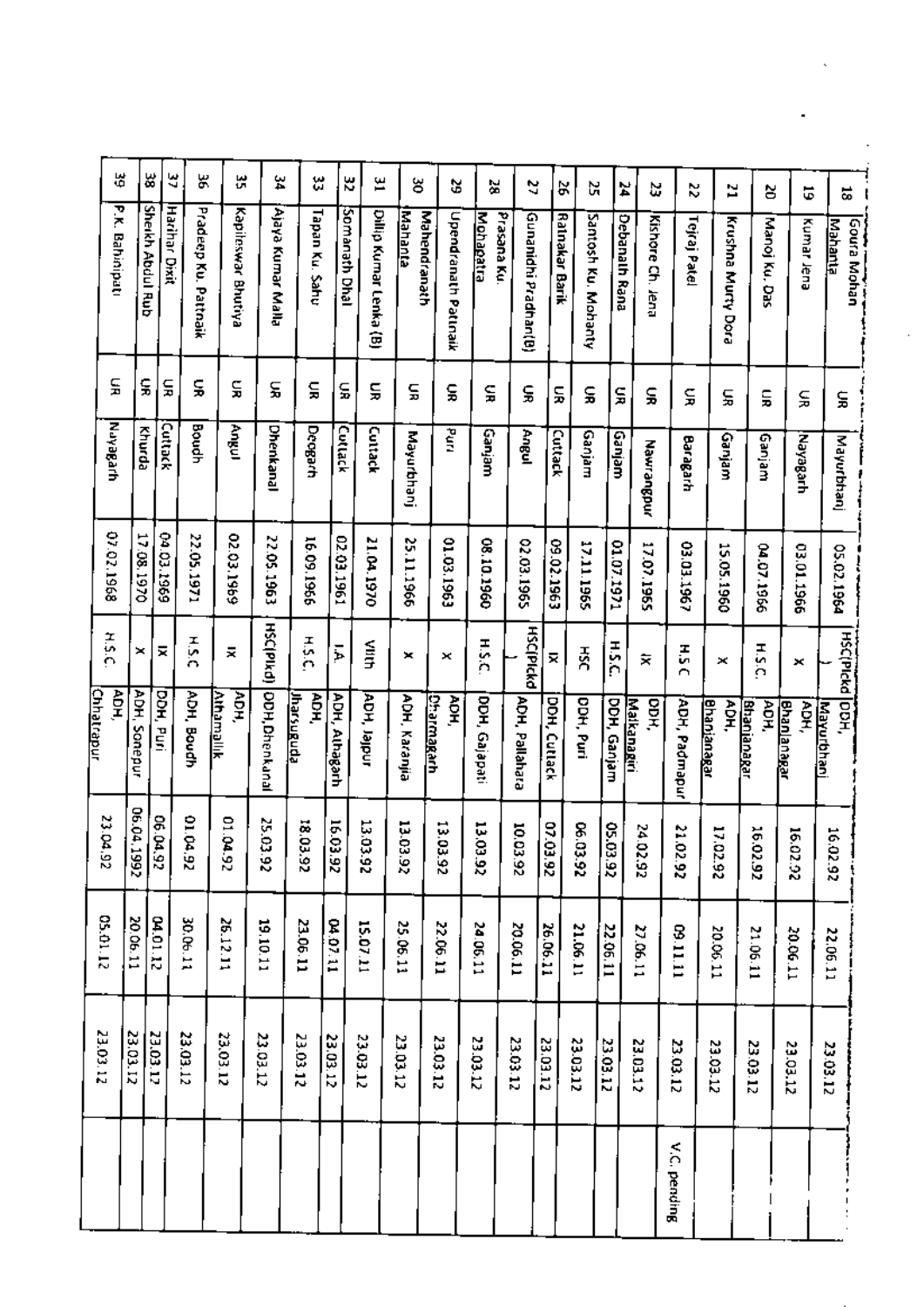| 47<br>ŧ,<br>đ<br>ᅀ<br>ਠੈ<br>ţ, | Sarat Ku. Behura<br>Kedar Chandra Barik<br>Marechard Ko. Pradhan<br>Trilochan Biswal | ç<br>ş<br>듳<br>듶 | Cuttack<br>E.<br>Cuttack<br>Khurda | 03.03.1966<br>02.05.1963<br>20.06.1964 | Ř<br>×<br>×               | ADH.<br>DDH, Cuttack<br>Kendrapara<br>DDH, Puri | 24.04.92<br>26.04.92<br>26.04.92 | 29.12.11<br>20.06.11 | 23.03.12<br>23.03.12 |  |
|--------------------------------|--------------------------------------------------------------------------------------|------------------|------------------------------------|----------------------------------------|---------------------------|-------------------------------------------------|----------------------------------|----------------------|----------------------|--|
|                                |                                                                                      |                  |                                    |                                        |                           |                                                 |                                  |                      |                      |  |
|                                |                                                                                      |                  |                                    |                                        |                           |                                                 |                                  |                      |                      |  |
|                                |                                                                                      |                  |                                    |                                        |                           |                                                 |                                  | 21.06.11             | 23.03.12             |  |
|                                |                                                                                      |                  |                                    | 21.05.1967                             | ×                         | iobri<br><u>Dhenkanal</u>                       | 26.04.92                         | 24.12.11             | 23.03.12             |  |
|                                | Bipin Bihari Samal                                                                   | ç                | Cuttack                            | 53.12.1969                             | HS.C                      | <b>ADH, Khordha</b>                             | 26.04.92                         | 20.06.11             | 23.03.12             |  |
|                                | Ganesh Ch. Moharana                                                                  | 듷                | Mayagarh                           | 0261.60.60                             | Madhyam<br><b>a tHSCI</b> | DOH, Puri                                       | 26,04.92                         | 27.06.11             | 23.03.12             |  |
| 숤                              | Trinath Samantaray                                                                   | 듳                | Pari                               | 24.05.1971                             | (Madhya<br>នី<br>Ē        | SOH, Khordha                                    | 26.04.92                         | 22.06.11             | 23.03.12             |  |
| 4                              | Bishnu Narayan<br><b>Behera</b>                                                      | 듶                | Dhenkanal                          | 11.02.1969                             | ×                         | Sundargarh<br>DDH,                              | 27.04.92                         | 20.06.11             | 23.03.12             |  |
| 춚                              | Narendra Ku. Parida                                                                  | ş                | Cuttack                            | 06.07.1972                             | <b>HSC</b>                | <b>ADH, Khordha</b>                             | 27.04.92                         | 01.07.11             | 23.03.12             |  |
| ţ,                             | Arjuna Behera(A)                                                                     | 듳                | Khurda                             | 08.10.1963                             | <b>HSC(Fail)</b>          | DDH, Ganjam                                     | 28.04.92                         | 20.06.11             | 23.03.12             |  |
| Β                              | <b>Direbuta Ku.Moharasa</b>                                                          | ã                | sturda                             | 30.07.1968                             | H.S.C                     | <b>ADH, Khordha</b>                             | 28.04.92                         | 20.06.11             | 23.03.12             |  |
| Ľ5                             | Purandar Behera                                                                      | ç                | Khurda                             | 15.07.1965                             | ×                         | AOH, Banki                                      | 30.04.92                         | 01.07.11             | 23.03.12             |  |
| 13                             | Manoranjan Das                                                                       | S                | Balasore                           | 29.03.1966                             | ×                         | AOH, Bhadrak                                    | 15070<br>2                       | 21.06.11             | 23.03.12             |  |
| ť.                             | Ananda Ku. Patra                                                                     | S                | Rayagada                           | 10.04.1965                             | <b>X(PMd)</b>             | DDH, Rayagada                                   | 02.05.<br>8                      | 24.06.11             | 23.03.12             |  |
| 섶                              | Pramod Ku<br><u>Samantasinghar</u>                                                   | 듳                | <b>Ahurda</b>                      | 19.06.1965                             | <b>H.S.C.</b>             | ADH.<br><b>Bhubaneswar</b>                      | 2020<br>82                       | 29.07.11             | 23.03.12             |  |
| x                              | L.D. Praharaj                                                                        | 듶                | Nayagarh                           | 07.01.1969                             | ×                         | <b>DOH,</b><br><u>Dhenkanal</u>                 | 02.05.<br>٩,                     | 24.06.11             | 23.03.12             |  |
| ፠                              | Dilip Kumar Dehury                                                                   | 듶                | Angul                              | 26.04.1970                             | ŠК                        | ADH, Patnagarh                                  | 02.05.<br>ని                     | 20.06.11             | 23.03.12             |  |
| 5                              | Bikram Ku, Nayak                                                                     | ş                | Jagatsinghpur                      | 03.01.1972                             | ×                         | <b>JAGATSINGHPU</b><br>АDH,                     | 02.05.<br>К                      | 21.06.11             | 23.03.12             |  |
| 뚦                              | Babanath Palo                                                                        | 듶                | Ganjam                             | 16.09.1964                             | 륫                         | ADH.<br><b>Chhatrapur</b>                       | 03.05<br>۴,                      | 24.06.11             | 23.03.12             |  |
| κ,                             | D.R. Behera                                                                          | £                | Ganjam                             | 22.12.1964                             | 륯                         | ADH, Jeypore                                    | DA.05.<br>$\frac{1}{2}$          | 20.06.11             | 23.03.12             |  |
| 8                              | Rabindra Ku. Dale                                                                    | 듷                | <b>Rhurda</b>                      | LO 1.04.1967                           | 륯                         | <b>HTI, Kalinga</b>                             | <b>CG.05</b><br>S                | 25.06.11             | 23.03.12             |  |
| Ξ                              | Susanta Ku. Badhei                                                                   | 듳                | Dist-Puri                          | <b>6961 PD 20</b>                      | <b>H.S.C.</b>             | DDH, Puri                                       | 24.06.<br>$\tilde{\mathcal{S}}$  | 22.06.11             | 23.03.12             |  |
| S                              | Rabindra Ku.Dehury                                                                   | 듰                | Cuttack                            | 1961 60 20                             | ×                         | ADH, Athagarh                                   | 1770<br>8                        | 20.06.11             | 23.03.12             |  |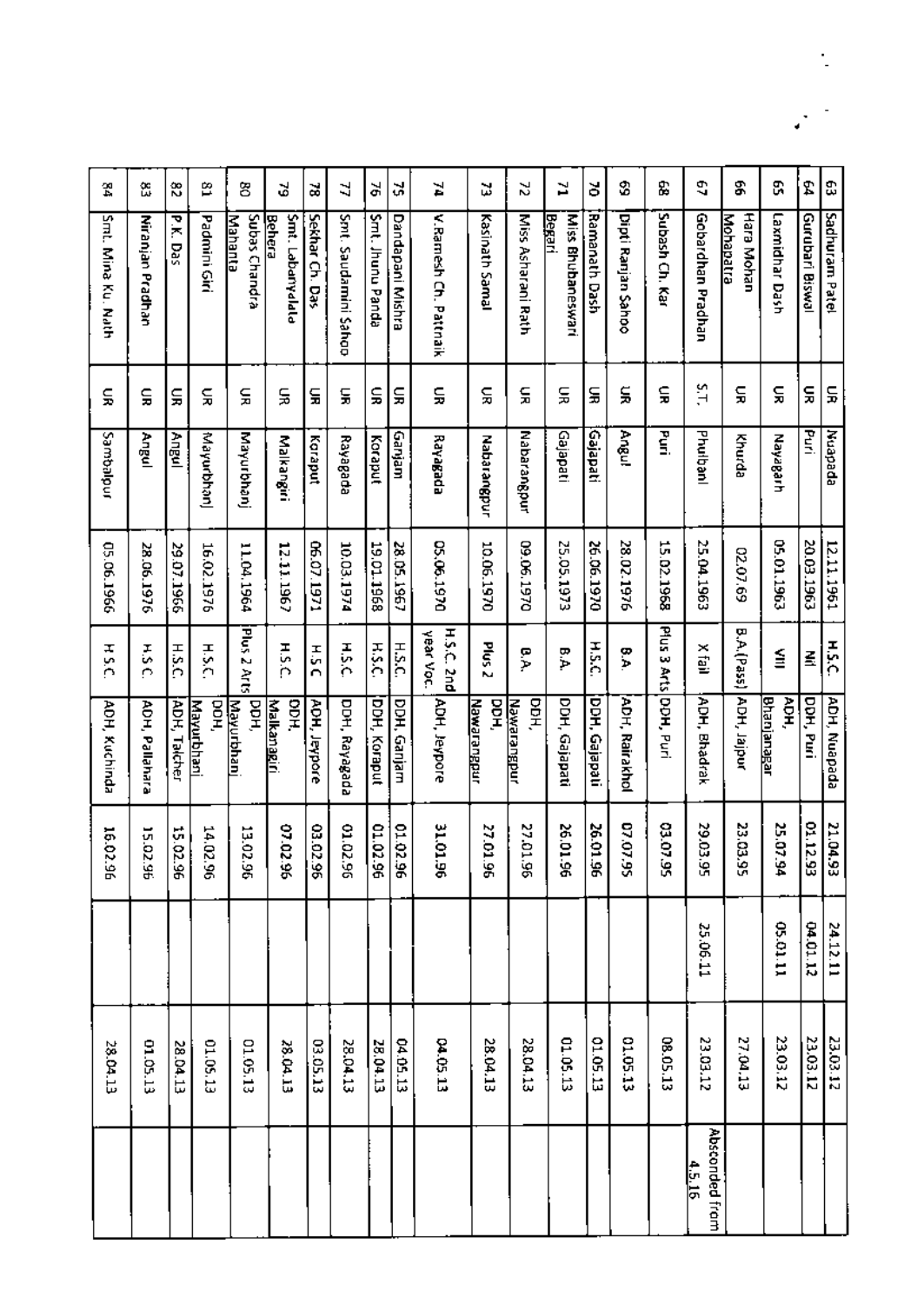| ğ                 | ៍                     | š                           | ğ               | ទី                | \$                              | 98                       | 5                 | θ                         | S,                       | \$                       | χ                         | 9                  | ٩                    | 8                              | 3                | æ                 | e,                     | ፠                   | 엾                   |
|-------------------|-----------------------|-----------------------------|-----------------|-------------------|---------------------------------|--------------------------|-------------------|---------------------------|--------------------------|--------------------------|---------------------------|--------------------|----------------------|--------------------------------|------------------|-------------------|------------------------|---------------------|---------------------|
| Manoranjan Biswal | Rajendra Ku. Tripathy | Miss Pratima Behera         | Miss Lily Panda | Santosh Ku, Sahoo | Miss Sabita Mishra              | <b>P.K. Patthaik</b>     | Ketaki Naik       | Smt. Sulapama Patel       | Ku. Premalata<br>Chahuan | Laxman Ku. Naik          | Ashok Ku, Naik            | Jitendra Ku. Naik  | Akhaya Ku. Naik      | Gouranga<br>Ch. Pradhàn        | Kali Ch. Pattnak | Kalandi Ch. Barik | Ā<br><b>Dharma Rao</b> | Santosh Kumar Nayak | Sushanta Ku. Biswal |
| 듳                 | 듳                     | 듲                           | 돞               | 듳                 | S                               | S                        | g                 | ç                         | ç                        | S                        | 듳                         | 듶                  | 듳                    | 듶                              | ă                | SEBC              | 듳                      | 듳                   | <b>SEBC</b>         |
| Khurda            | Bolangir              | Kalahandi                   | Kalahandh       | Kalahandi         | Sambalpur                       | Bargarh                  | Sundargarh        | <b>Andargarh</b>          | <b>Starsuguda</b>        | Jharsuguda               | Sundargarh                | Sundargarh         | <b>Sundargarh</b>    | Nuapada                        | Sambalpur        | Mayagarh          | Rayagada               | Baragarh            | Sambalpur           |
| 11.06.1976        | 16.05.1964            | 15.07.1977                  | 05.05.1976      | 14.02.1978        | 15.07.1970                      | 08.05.1966               | 15.04.1975        | 16.11.1976                | 04.04.1968               | 21.06.1966               | 29.12.1972                | 12.09.1969         | 17.06.1968           | 06.05.1966                     | 17.05.1971       | 02.03.1967        | 6961 FO 20             | 15 07.1965          | 9961'1399           |
| H.S.C.            | <b>H.S.C.</b>         | <b>Plus 2</b><br>Art        | <b>HISC</b>     | <b>H.S.C.</b>     | e.A                             | <b>H.S.C.</b>            | Plus 2 Arts       | HSL                       | HSC                      | HSL                      | <b>H.S.C.</b>             | <b>H.S.C.</b>      | <b>Esmid</b><br>ă Tr | Plus<br>N<br>Arts <sub>1</sub> | ٢,<br>'n         | Plus 2 Arts       | <b>HSC</b>             | H.S.C.              | <b>HSC</b>          |
| DDH, Nayagarh     | ADH, Sonepur          | у<br>Э<br><u>Dharmagarh</u> | DOH, Kalahandi  | DDH, Kalahandi    | <u>Sambaipur</u><br><b>DOH)</b> | DDH)<br><u>Sambalpur</u> | ADH.<br>harsuguda | <b>DDH,</b><br>Sundargarh | ADH.<br>porsugnada       | ADH,<br><u>harsuguda</u> | <b>Sundargarh</b><br>рон, | Sundargach<br>DDH. | DOH,<br>Sambalpur    | ADH, Nuapada                   | ADH, Kuchinda    | DDH, Nayagarh     | ADH, Gunupur           | ADH, Padmapur       | ਉ<br>Sambalpur      |
| 05.07.96          | 01.06.<br>¥,          | 24.05<br>S,                 | 23.05<br>¥,     | 22.05<br>g        | 20.03<br>¥                      | 20.03<br>Έ               | 16.03.96          | 15.03.<br>g,              | 15.03.96                 | 15.03.96                 | 14.03.96                  | 14.03.<br>ä6       | 14.03.<br>٠ę         | 12.03<br>ξë                    | 11.03.<br>ė.     | 07.03.96          | 04.03.96               | 23.02.96            | 16.02.96            |
|                   |                       |                             |                 |                   |                                 |                          |                   |                           |                          |                          |                           |                    |                      |                                |                  |                   |                        |                     |                     |
| 28.04.13          | 01.05.13              | 13.05.13                    | 28.04.13        | 28.04.13          | 28.04.13                        | 20.05.13                 | 28.04.13          | 28.04.13                  | 28.04.13                 | 28.04.13                 | 28.04.13                  | 28.04.13           | 04.05.13             | 28.04.13                       | 28.04.13         | 10.05.13          | 28.04.13               | 03.05.13            | 28.04.13            |
|                   |                       |                             |                 |                   |                                 |                          |                   |                           |                          |                          |                           |                    |                      |                                |                  |                   |                        |                     |                     |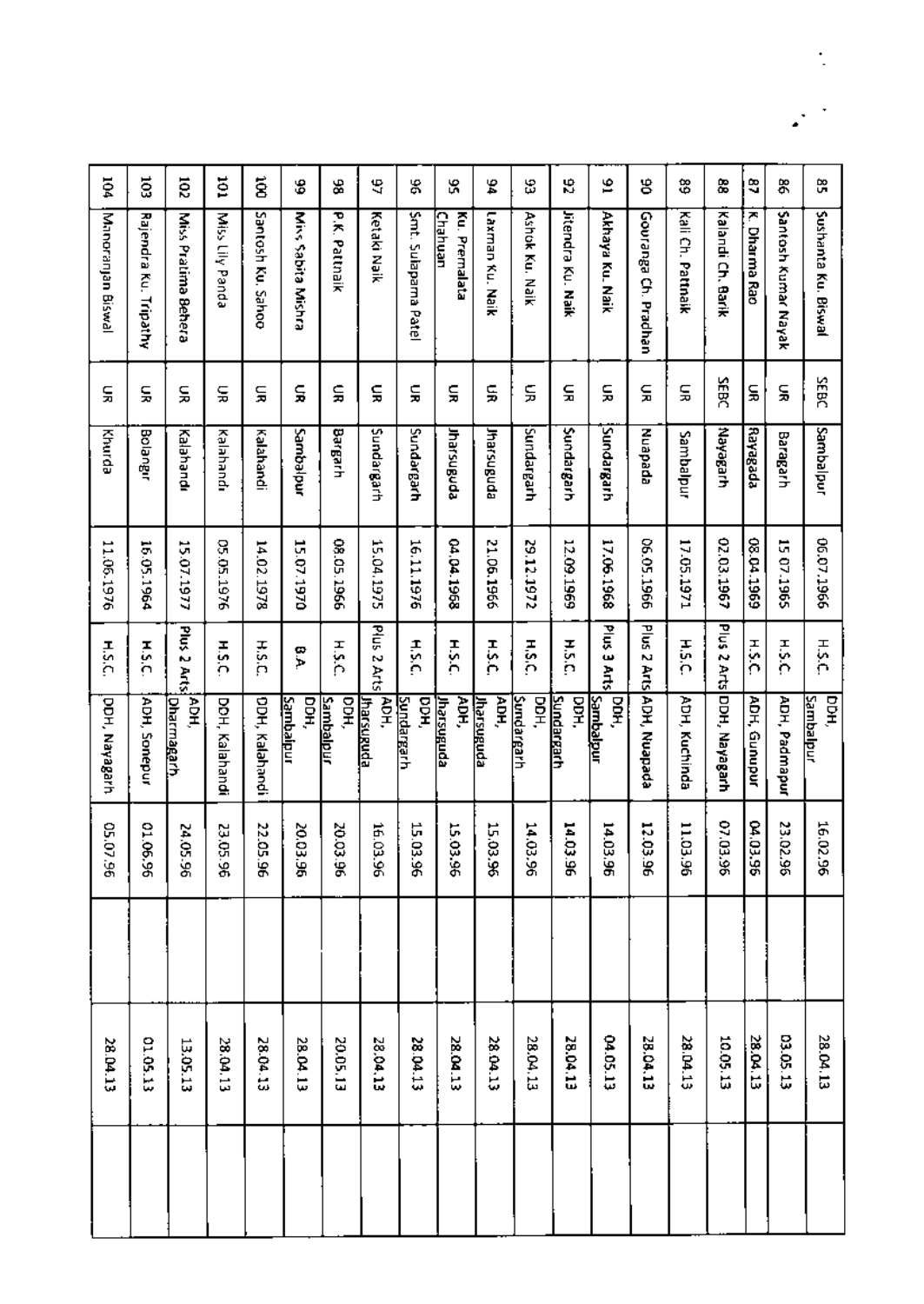| Nalinikanta Rout<br>Jagannath Behera                                                                                   |
|------------------------------------------------------------------------------------------------------------------------|
| Σ,<br>g<br>g<br>S<br>Cuttack                                                                                           |
| Balasore<br>Balasore<br>Kendrapara<br>Koraput                                                                          |
| 01.05.1975<br>08.06.1973<br>12.06.1974<br>12.04.1975                                                                   |
| HSC<br>H.S.C.<br><b>H.S.C.</b><br>۹,<br>DDH, 8alasore<br>DDH, Balasore<br>ADH, Jeypore<br><b>Kendrapara</b><br>РЯ<br>Э |
| 24.12.97<br>05.01.98<br>26.12.97                                                                                       |
|                                                                                                                        |
|                                                                                                                        |
| 28.04.13                                                                                                               |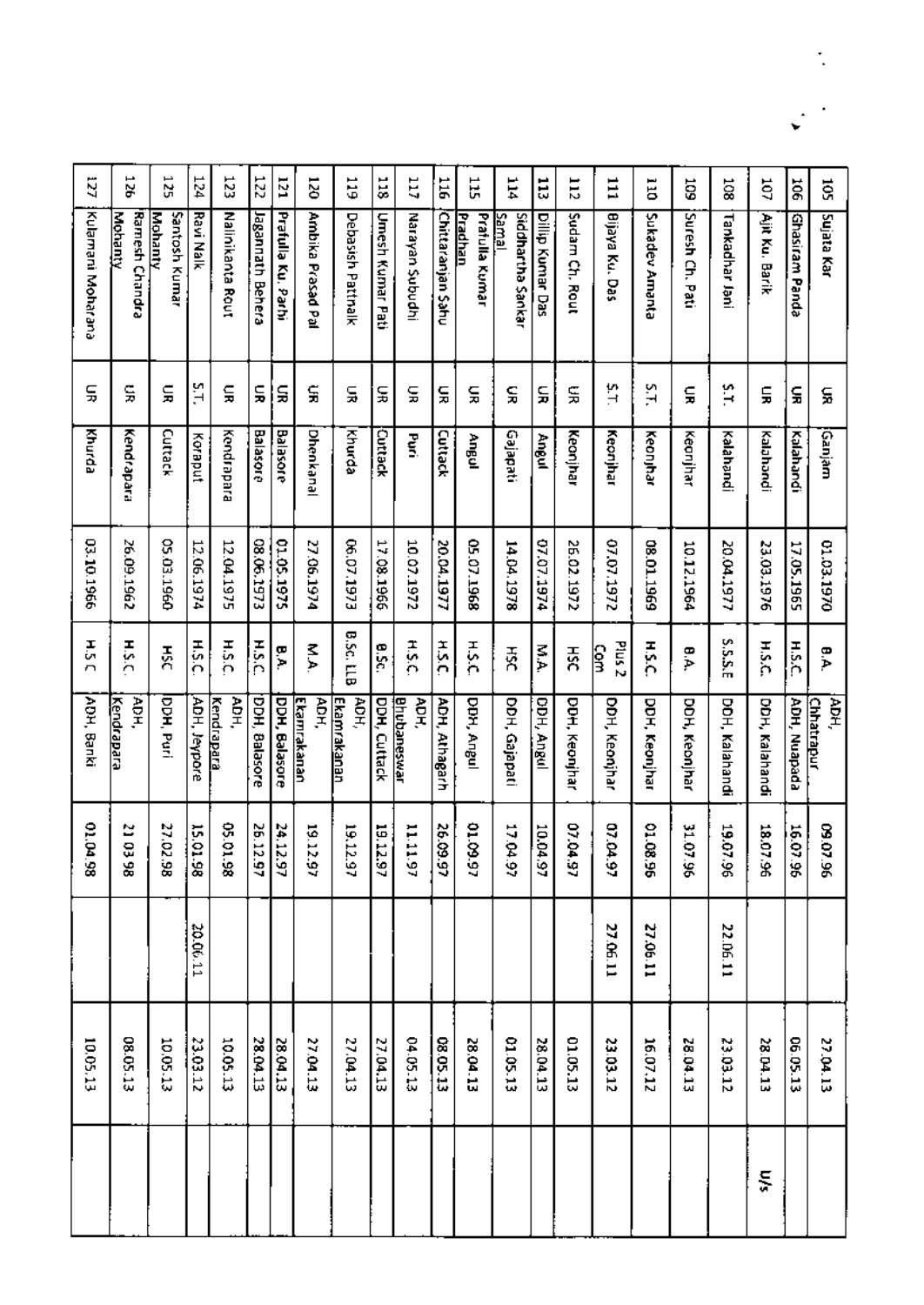| 141                  | 146               | 145            | 144                |                     | 143                    | 142                   | 141            | ă                                                               | 53              | 138                       | 137                 | 136               | 135<br>Ullash Dei    | ķī                | EEI                   | 132                | 131<br>Sabitri Das | 130                       | 521                                      |
|----------------------|-------------------|----------------|--------------------|---------------------|------------------------|-----------------------|----------------|-----------------------------------------------------------------|-----------------|---------------------------|---------------------|-------------------|----------------------|-------------------|-----------------------|--------------------|--------------------|---------------------------|------------------------------------------|
| Prasanta Ku. Routray | Prasanta Ku. Jena | Simanchal Dash | Pratulla Choudhury | Basanta Ku, Mohanty |                        | Chhanda Ch. Sahu      | Baniadev Swain | Deepak Ranjan Paikray                                           | Pramila Ku. Dei | Diptikanta Ojha           | Mahendra Ku. Bhuyan | Kishore Ch. Kalas |                      | Miss Sukanti Dash | <b>Dusasan Sahoo</b>  | Pratap Ch. Paikray |                    | Smt. Suryakanti Sabar     | Ashok Ku. Jena                           |
| 듶<br>포               | g                 | g              | S                  | ç                   | <b>SEBC</b>            |                       | 돞              | 듳                                                               | S               | S                         | 듳                   | ç,                | š                    | 듶                 | S                     | 듶                  | 듳                  | ۲,                        | 듶                                        |
| Kendrapara           | Nayagarh          | Ganjam         | Ganjam             | <b>AnguA</b>        | Deogarh                | ξ                     |                | Jagatsinghpur                                                   | Dhenkanal       | khurdha                   | Bhadrak             | Khordha           | Nayagarh             | Keonjhar          | Dhenkanal             | khurda             | khurda             | Kalahandi                 | Khurdha                                  |
| 06.05.1969           | 06.06.1977        | 29.05.1972     | 05.04.1970         | 01.06.1976          | 22, 27. 1973           | 26.05.1973            |                | 17.07.1972                                                      | 21.04.1971      | 29.11.1969                | 22.04.1967          | 09.12.1966        | 01.04.1973           | 25.05.1972        | 02.04.1970            | 725730             | 01.06.1964         | 19.05.1976                | 03.04.1979                               |
| H.S.C.(Voc ADH.      | B.A               | <b>HIS.C.</b>  | Plus 2 Arts        | ۵,                  |                        | Plus 2 Arts DDH, Plun |                | HS.C.                                                           | H.S.C.          | ያ                         | H.S.C.              | ቻ                 | H.S.C.               | 돐                 | H.S.C.                | <b>H.S.C.</b>      | <b>H.S.C.</b>      | HSL                       | HSL                                      |
| Kendrapara           | DDH, Nayagarh     | DDH, Ganjam    | ADH, Balliguda     | ADH, Talcher        | BA (HODS JADH, Deogarh |                       |                | Jugatsnghpur<br>ADH.                                            | ADH, Hindol     | <b>ADH.</b><br>Kendrapara | ADH, Bhadrak        | DDH, Nayagarh     | Khordha<br>DDH, SOH, | DDH, Keonjhar     | ÌАDН<br>Kamakhyanagar | ADH, Khardha       | DDH, Ganjam        | ADH,<br><u>Dharmagarh</u> | ADH.<br>Kendrapara<br><b>Bhubaneswar</b> |
| 66'40'50             | 03.07.99          | 03.07.99       | 03.07.99           | 02.07.99            | 02.07.99               | 65.07.99              |                | 02.07.99                                                        |                 | 02.07.99<br>02.07.99      | 02.07.99            | 02.07.99          | 66'70'10             | 01.07.99          | 66'40'10              | 22.03.99           | 12.03.99           | 13.02.99                  | 02.12.<br>ė.                             |
|                      |                   |                |                    |                     |                        |                       |                |                                                                 |                 |                           |                     |                   |                      |                   |                       |                    |                    | 18.06.11                  |                                          |
| 28.04.13             | 01.05.13          | 01.05.13       | 10.05.13           | 01.05.13            | 02.05.13               | 01.05.13              |                | 27.04.13                                                        | 28.04.13        | 20.05.13                  | 28.04.13            | 28.04.13          | 61.65.13             | 10.05.13          | 04.05.13              | 28.04.13           | 01.05.13           | 23.03.12                  | 06.05.13                                 |
|                      |                   |                |                    |                     |                        |                       |                | order no. 11945<br>Dt.03.12.19 of<br>U/S vide the<br><b>DHO</b> |                 |                           |                     |                   |                      |                   |                       |                    |                    |                           |                                          |

 $\mathbb{R}^{\mathbb{Z}^2}$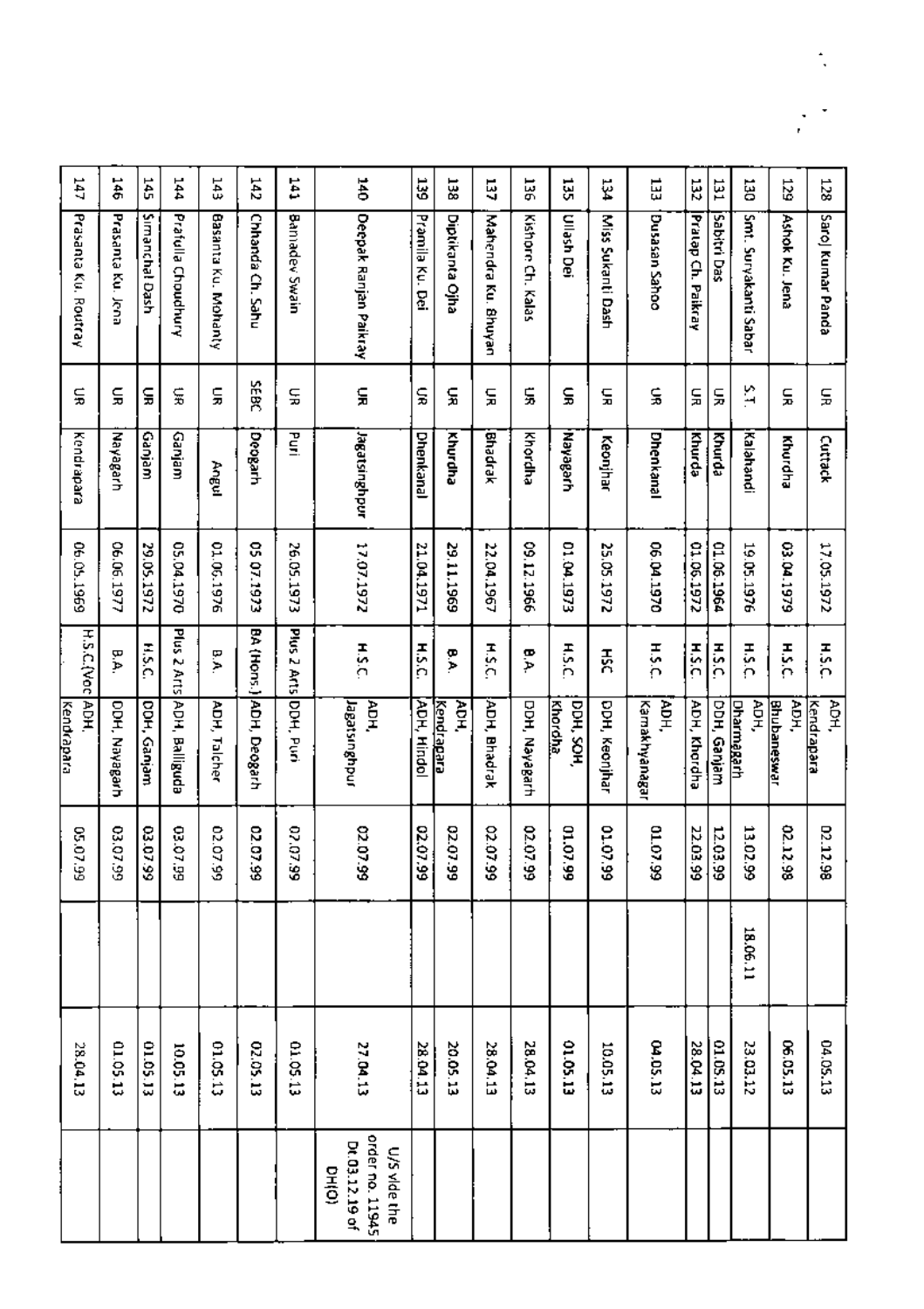| 148  | Sangram Keshari Jadab                 | š              | Mayurbhanj        | 06.01.1972 | нsс           | bbH.<br><u>inayurbhani</u> | 05.07.99                  |          | 28.04.13        |
|------|---------------------------------------|----------------|-------------------|------------|---------------|----------------------------|---------------------------|----------|-----------------|
| 149  | Kedarnath Barik                       | 듷              | Kendrapara        | 04.05.1972 | HSL           | у<br>Т<br>Kendrapara       | 66'40'50                  |          | 10.05.13        |
| ន្ទ  | Chittaranjan Mohanty                  | g              | Khurdha           | 05.02.1973 | e.<br>A       | <b>SPH</b><br>Bhubaneswar  | 40'50<br>$\ddot{\bullet}$ |          | 07.05.13        |
| EST. | <u>Pattajoshi</u><br>Miss Jagyasini   | š              | Malkangiri        | 10.03.1974 | H.S.C.        | Malkanagiri<br>ă           | 10'50<br>56<br>6          |          | 01.05.13        |
| 52   | Dambarudhar Naik                      | S.T.           | lugnA.            | 20.05.1975 | <b>Plus 2</b> | ADH, Pallahara             | 40'50<br>š                | 23.06.11 | 23.03.12        |
| 53   | <b>Pramod Ku. Gooda</b>               | ş              | Koraput           | 06.03.1976 | Plus 3 Arts   | DDH, Koraput               | 66.40.30                  |          | 05.05.13        |
| 154  | Soul Kumar Rath                       | S              | Khurdha           | 07.09.1973 | ۳.            | УDН,<br>Bhubaneswar        | 66'40'50                  |          | 27.04.13        |
| ă    | Ku, Kuri Meher                        | م:<br>ا        | Sambalpur         | 07.03.1977 | Plus 2 Arts   | Hort, Iharsugud            | 65.07.99                  | 23.06.11 | 23.03.12        |
| 55   | Pramod Kumar Sitha                    | š              | Cuttack           | 07.06.1971 | <b>H.S.C.</b> | ADH, Jajpur                | 06.07<br>is.              | 23.06.11 | 23.03.12        |
| 157  | Choudhury Biswajeet<br><u>Subudhi</u> | 듶              | Phulbani          | 28.06.1970 | HSC           | Kandhamai<br>요.<br>모       | 07.07<br>Ġ.               |          | 01.05.13        |
| 851  | Sadhu Charan<br>Paltasingh            | S              | Khurda            | 07.03.1972 | Ř             | ADH, Balliguda             | 7.07<br>Ġ.                |          | 01.05.13        |
| 59   | Miss Basanti Bhatra                   | 5.             | Nabarangpur       | 25.05.1975 | H.S.C.        | ppн,<br>Nawarangpur        | 1020<br>.<br>و            | 23.06.11 | 23.03.12        |
| ä    | Properties Nati-                      | $\overline{1}$ | Keonjhar          | 16.04.1965 | HSC           | DDH, Keonjhar              | C8.07<br>g                | 24.06.11 | 23.03.12        |
| 19T  | Prasanta Kumar Baslia                 | 듳              | Cuttack           | 69612159   | Ç.<br>Þ       | ADH, Jaipur                | <b>08.07</b><br>Ġ.        |          | <b>CT 50 FO</b> |
| ă    | Suresh Bhoi                           | S              | Koraput           | 03.04.1971 | 1.51          | DDH, Koraput               | 08.07.99                  |          | 28,04.13        |
| 163  | Dibya Sankar Pradhan                  | 듶              | <b>Sundargarh</b> | 10.04.1971 | <b>H.S.C.</b> | ADH, Bona                  | 08.07<br>Ś                |          | 04.05.13        |
| 164  | Smt. Santilata Sethi                  | š              | Mayurbhan         | 04.02.1972 | e.4           | ADH, Kaptipada             | 10.80<br>ś                | 21.06.11 | 23.03.12        |
| 597  | Pravakar Gochhayat                    | 듳              | <b>Balasore</b>   | 18.04.1972 | e.<br>A       | DDH, Balaosore             | 08.07.<br>ġ               |          | 28.04.13        |
| 991  | liter ku. Pothal                      | S              | Mayurbhanj        | 28.06.1972 | Plus 2 Arts   | Горн,<br>Mayurbhani        | 08.07.99                  |          | 07.05.13        |
| 1e7  | Bipin Bihari Tandi                    | š              | Kalahandi         | 05.04.1967 | HSC           | DDH, Kalahandi             | 09.07.99                  | 22.06.11 | 23.03.12        |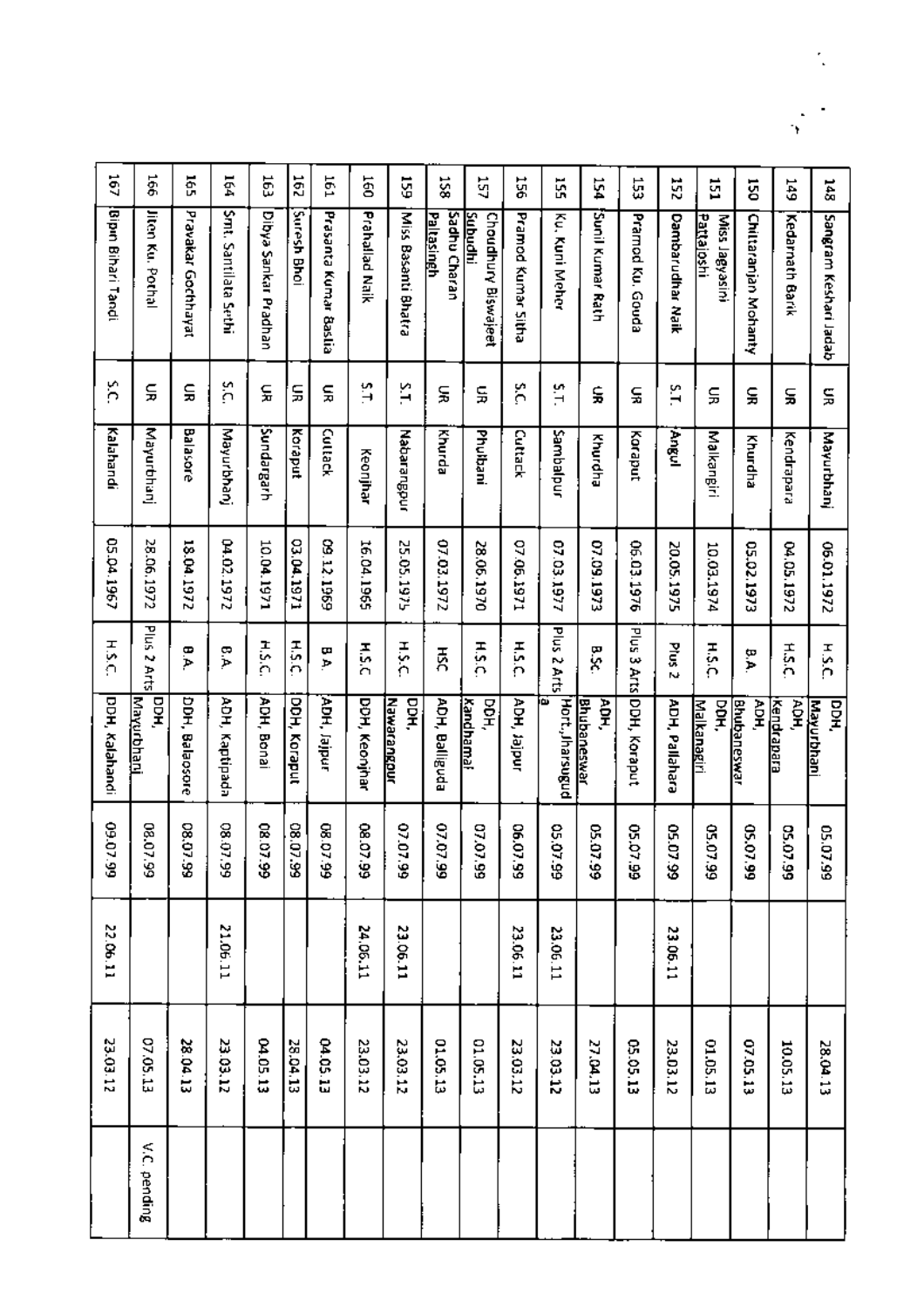| 38                     | 188                | 187               | 381                 | ă                  | 184                 | 53              | 182                 | 181                 | <b>180</b>           | 179                | 178                        | 17              | 176                       | 525              | 174               | 173                | 172                       | 171                      | 170                     | 569               |                           |
|------------------------|--------------------|-------------------|---------------------|--------------------|---------------------|-----------------|---------------------|---------------------|----------------------|--------------------|----------------------------|-----------------|---------------------------|------------------|-------------------|--------------------|---------------------------|--------------------------|-------------------------|-------------------|---------------------------|
|                        |                    |                   |                     |                    |                     |                 |                     |                     |                      |                    |                            |                 |                           |                  |                   |                    |                           |                          |                         |                   | 168                       |
| Prasanna Kumar Sahoo   | Dulal Bindhani     | Miss Manguli Giri | Guru Charan Pradhan | Smt. Amita Mahakud | Sabita Pradhan      | Raghumani Patel | Purna Chandra Meher | Smt. Kausalya Taria | Satyasai Pradhan     | Ku. Sakuntala Naik | Suresh Naik                | Gitanjali Sahoo | Miss Bhabani Kissan       | Ramakrushna Bhoi | Smt. Tulasa Sahoo | <b>Ohirib Rout</b> | Gopalasankar<br>Thanapati | Ashalata Prusty          | M.Suresh Pattnaik       | Gangadhar Seth    | Miss Pyari Kerketta       |
| 듶                      | 5T                 | ç                 | ΣŢ,                 | 듶                  | S                   | 듳               | 씈                   | Š                   | ã                    | š                  | š.                         | £               | Ľ,                        | S                | š                 | ă                  | ă                         | S                        | S                       | š                 | ΣT,                       |
| <b>Cuttack</b>         | Mayurbhanj         | Keanjhar          | Sambalpur           | Sonepur            | Sambalpur           | Pospech         | Bolangir            | Boudh               | Angul                | Bolangir           | Koraput                    | Cuttack         | Sundargarh                | Baragarh         | <b>Angul</b>      | Balasore           | Bolangir                  | undier.                  | Malkangiri              | Baragarh          | Sundargarh                |
| 15.0 <sub>th</sub> .61 | 02.03.1961         | 02.02.1977        | 12.09.1971          | 17.01.1973         | 04.05.1972          | 11.02.1969      | 11.05.1972          | 12.06.1973          | 14.06.1977           | 03.09.1976         | 20.05.1976                 | 14.05.1976      | 16.01.1974                | EZ61 ZO 60       | 04.06.1972        | 26.08.1971         | 10.05.1971                | 1261.30.30               | 12.04.1971              | 06 07.1969        | 16.5.1968                 |
| ቻ                      | a.A                | Plus 2<br>š       | a.                  | H.S.C.             | H.S.C.              | ቻ               | <b>H.S.C.</b>       | HS.C                | ۳,                   | H.S.C.             | ቻ                          | HS.C.           | H.S.C                     | <b>Plus</b>      | HSC               | a.                 | Plus 2<br>Pass            | <b>H.S.C.</b>            |                         | Plus <sub>2</sub> | H.S.C.                    |
| Kendrapara<br>ADH.     | DOH,<br>Mayurbhani | ADH, Champua      | ADH, Kuchinda       | ADH, Sonepur       | Sambalpur<br>р<br>Э | ADH, Titilagarh | DDH, Patnagarh      | ADH, Boudh          | <b>ADH, Rairakho</b> | ACH, Titilagarh    | bDH)<br><b>Malkanagiri</b> | AOH, Jajpur     | <u>Sundargarh</u><br>DDH, | AOH, Baragarh    | DDH, Angul        | ADH, Nilagiri      | DDH, Bolangir             | <b>ADH</b><br>Kendrapara | Plus 2 Arts Acts Arts a | ADH, Baragarh     | рон.<br><b>Sundargach</b> |
| 28.12.05               | 27.12.05           | 13.07.99          | 13.07.99            | 12.07.99           | 12.07.99            | 12.07.99        | 12.07.99            | 11.07.99            | 66.70.80             | 09.07.99           | 66'20'60                   | 1060<br>Y,      | <b>CO.CO</b><br>\$        | 70.60<br>3       | 10.07<br>S,       | 09.07.<br>i8       | 09.07.<br>S.              | 70.60<br>S.              | LO'50<br>S              | 10:60<br>S.       | 10.60<br>S                |
|                        |                    |                   | 20.06.11            |                    |                     |                 | 24.06.11            | 23.06.11            |                      | 23.06.11           | 30.06.11                   |                 | 01.07.11                  |                  |                   | 22.06.11           |                           |                          |                         | 20.06.11          | 22.06.11                  |
| 01.09.13               | 14.05.13           | 01.05.13          | 23.03.12            | 01.05.13           | 04.05.13            | 01.05.13        | 23.03.12            | 23.03.12            | 01.05.13             | 23.03.12           | 23.03.12                   | 01.05.13        | 23.03.12                  | 01.05.13         | 03.05.13          | 23.03.12           | 04.05.13                  | 04.05.13                 | 03.05.13                | 23.03.12          | 23.03.12                  |
|                        |                    |                   |                     |                    |                     |                 |                     |                     |                      |                    |                            |                 |                           |                  |                   |                    |                           |                          |                         |                   |                           |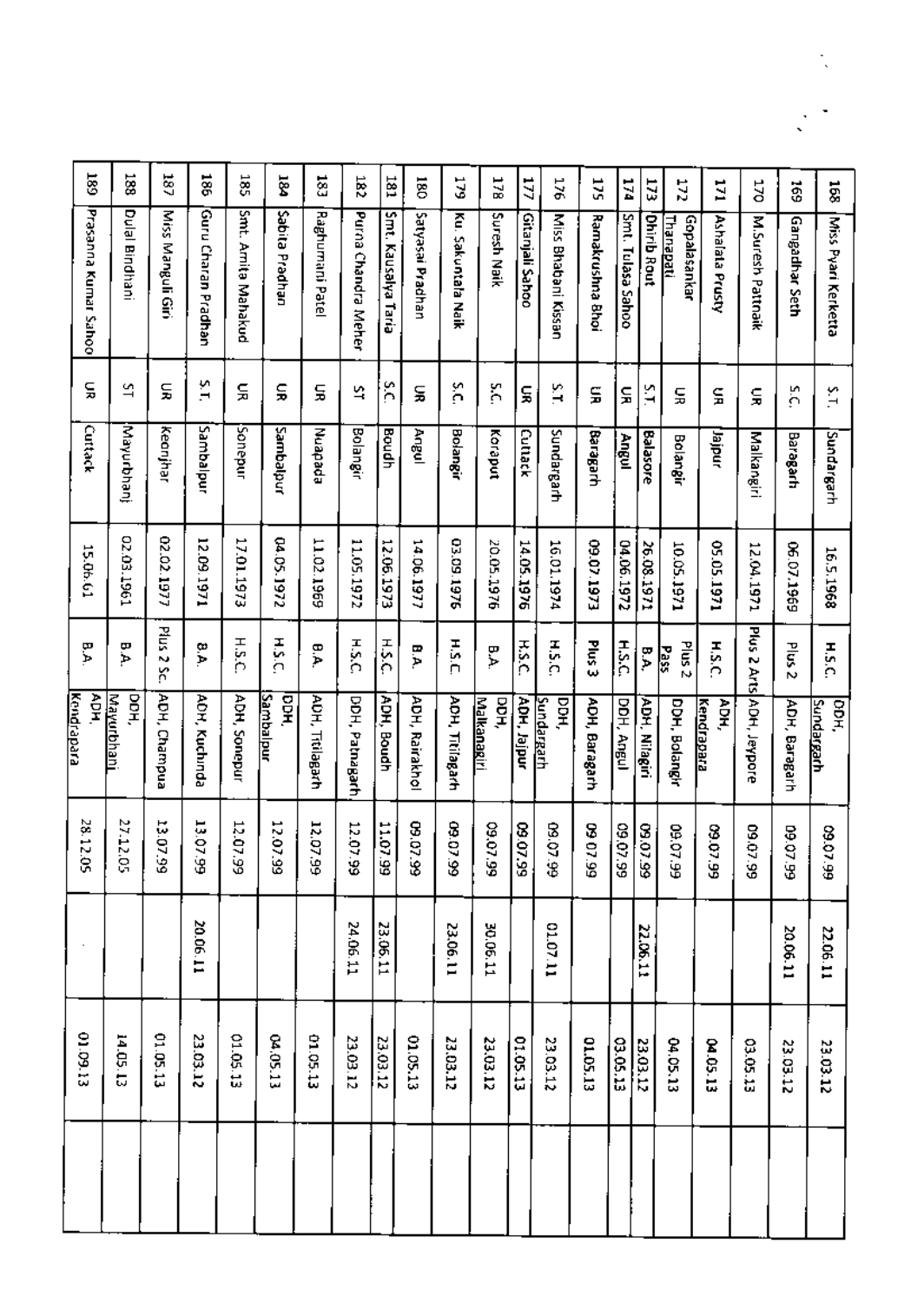| Ξ                       | $\overline{5}$      | 502                             | 202                 | ğ                 | ž                    | 20S         |                           | ÀД<br>g                              | š                 | šQ                 | ă                         | 58                 | 198                 | 197               | 36                  | Ş.                         | <b>bGI</b>         | 593                 | 261                             | tāt                   | 190             |
|-------------------------|---------------------|---------------------------------|---------------------|-------------------|----------------------|-------------|---------------------------|--------------------------------------|-------------------|--------------------|---------------------------|--------------------|---------------------|-------------------|---------------------|----------------------------|--------------------|---------------------|---------------------------------|-----------------------|-----------------|
| Sri Kalu Soren          | Smt. Baidehi Bhatra | Sri Hrudananda<br><u>Dehury</u> | Sri Surendra Bariha | Sri Chaitan Munda | Sri Budu Piridika    | Prachan     | Sri Jamesh Ch.            | Sri Keshab Bhoi<br>Lalat Keshari Bag | Mina Kumari Sahoo | Bijaya Kumar Singh | Laxmidhar Das             | <b>Tambu Barwa</b> | Durga Charan Behera | Saroj Kumar Barik | Khirasindhu Naik    | <b>Girish Chandra Naik</b> | Rabinarayan Muduli | Siba prasad Pradhan | Manas Kumar<br><b>Mohapatra</b> | Niranjan Patra        | Ratikanta Sahoo |
| ន្ទ                     | 썈                   | 녘                               | 학                   | 5                 | 뎤                    |             | 띡                         | š                                    | ŠΤ,               | 4                  | κ                         | 쭠                  | 옄                   | ň                 | ř                   | ጃ                          | S                  | S                   | g                               | ş                     | g               |
| Khordha                 | Nabarangpur         | Deorgarh                        | <b>undeuseqns</b>   |                   | Rayagada             | Phulbani    | Bolangir                  | <b>Kalebapato</b>                    | Sundargarh        | Balasore           | 골                         | Sundargarh         | Khurdha             | <b>LugnA</b>      | Kalahandi           | Dhenkanal                  | ؏                  | Рáп<br>Г            | Dhenkanal                       | Cuttack               | Cuttack         |
| 01.01.1969              | 01.06.1966          | 18.06.1970                      | 05.02.1970          |                   | 01.06.1964           | 18.08.71    | 11.07.1963                | 31.03.1988                           | 03.12.1987        | 23.06.1980         | 23.04.1974                | 04.05.1963         | 15.06.1977          | 20.09.1979        | 28.06.1972          | 10.07.1973                 | 6961.1010          | 15.01.1968          | 09.07.1964                      | 19.06.1974            | 21.02.1972      |
| $\overline{\mathbf{x}}$ | Ssep-<br>N          | ⋝                               |                     |                   | llin <sub>sser</sub> | bessed uit  | 8th Pass                  | Plus 3 Sc.                           | ន្តី              | ន្តី               | Matric                    | <b>H.S.C.</b>      | H.S.C.              | ξP                | Matric              | ន្តី                       | kobida<br>Hindi    | ۳,                  | n<br>P                          | H.S.C.                | ŠН              |
| DDH, Puri               | DDH, Koraput        | ADH, Padampur                   | ADH, Sonepur        | ADH, Pallahara    | DDH, Rayagada        | Bhubaneswar | AOH,<br>ADH,<br>Titlagarh | ADH.<br><u>Dharmagarh</u>            | ADH, Bonai        | DDH, Balasore      | АDH,<br><b>Chhatrapur</b> | ADH, Panposh       | ADH, Khordha        | DDH, Angul        | PDH,<br>Nawarangpul | Kamakhyanagar<br>ACA.      | <b>DDH, Puri</b>   | DOH, Puri           | <u>Dhenkanal</u><br>모<br>모      | Kamakhyanagar<br>ADH. | ADH, Rayagada   |
| 25.08.2007              | 23.08.2007          | 403.01.2006                     |                     |                   | 06.01.2006           |             | 28.12.1995                |                                      | 05.01.<br>븝       | 54.09.09           | 17.07.07                  | 25.08.07           | 21.08.07            | ntrot<br>8        | 06.11.<br>ទ         | 25.01.<br>g                | 02.01.06           | 30.12.<br>Я         | 20.12<br>g                      | 28.12<br>S.           | 28.12.<br>g     |
|                         |                     |                                 |                     |                   |                      |             |                           |                                      |                   |                    | 18.06.11                  |                    |                     | 11'11'10          | 03.01.12            |                            |                    |                     |                                 |                       |                 |
| 28.02.2019              | 27.02.2019          | 27.02.2019                      | Joined              | pauor             | 27.02.19             | Joined      | 01.63.19                  | 17.06.14                             | 28.04.13          | 28.04.13           | 23.03.12                  | 28.04.13           | 03.05.13            | 23.03.12          | 23.03.12            | 03.05.13                   | 17.07.13           | 16.07.13            | 16.07.13                        | 01.10.13              | 16.07.13        |
|                         |                     |                                 |                     |                   |                      |             |                           | <b>RAS(HEW)</b>                      |                   |                    | <b>RA Scheme</b>          |                    |                     |                   |                     |                            |                    |                     |                                 |                       |                 |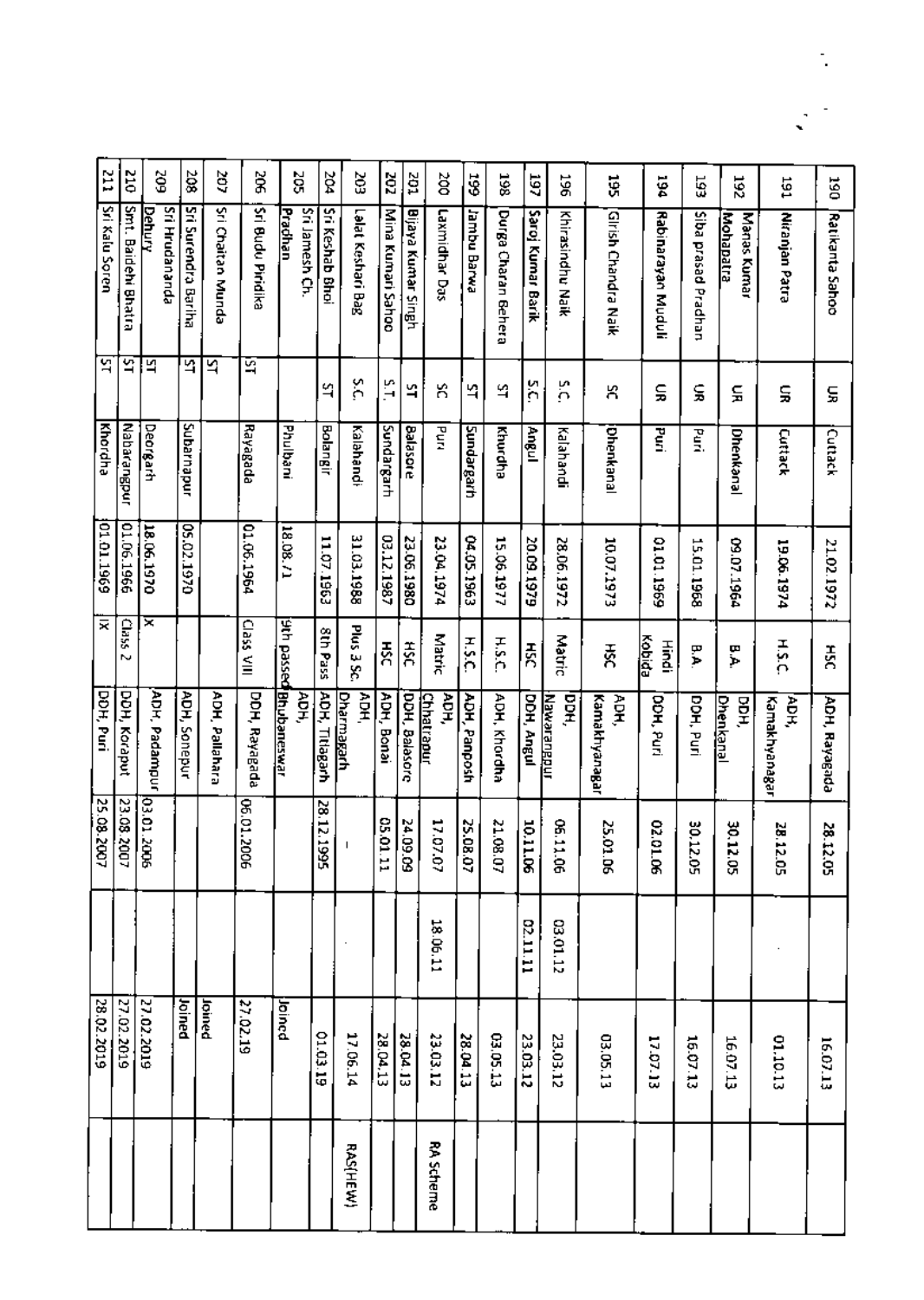| 235                                 | 234                       | 233               | 232                | 231                   | 230                 | 525                | 822                        | 777                | š                                           | 225            | 224                | 223                   | zz                   | rΖZ                                |                          |                    |                      |                   |                     |                     |                      |                    |
|-------------------------------------|---------------------------|-------------------|--------------------|-----------------------|---------------------|--------------------|----------------------------|--------------------|---------------------------------------------|----------------|--------------------|-----------------------|----------------------|------------------------------------|--------------------------|--------------------|----------------------|-------------------|---------------------|---------------------|----------------------|--------------------|
|                                     |                           |                   |                    |                       |                     |                    |                            |                    |                                             |                |                    |                       |                      |                                    | 51Z                      | 218                | 217                  | 91 Z              | 215                 | 214                 | 213                  | 212                |
| Sri Nabadeep Chand<br><b>Behere</b> | Sri Sundar Mohan<br>Patra | Sri Sridhar Sethi | Sri Dillip Kumbhar | Sri Pradeep Ku, Sethi | Sri Laba Bauri      | Sri Debahari Bahuk | Sri Gouranga Pradhan       | Gochhayat          | Srl Bansidhar<br>Sri Rabindra Nath<br>Nalli | Sri Akul Patra | Sri Bibhisan Patra | Sri Gangadhar Pradhan | Sri Muralidhar Meher | Sri Chandrasekhar<br><b>Oharua</b> | Sri Surendra Mallik      | Sri Pitamber Singh | Srl Hrudananda Singh | Sri Kulamani Naik | Sn Nilakantha Majhi | Sri Ananta Mallik   | Sri Akshya Ku. Patra | sri Niranjan Singh |
| Χ                                   | ន                         | প্ল               | ধ্র                | প্ল                   | Χ                   | Χ                  | 듶                          |                    | Χ                                           | ৪              | শ্ব                | 2                     | ঐ                    | ន                                  | 2                        | g                  | 51                   | ন্ন               | ধ্য                 | ក                   | S                    | ξİ                 |
| Bolangir                            | Mayurbhani                | <b>Deorgarh</b>   | Sambalput          |                       | <b>Rayagada</b>     | Angul              | Ganjam                     | Dhenkanal          | Cuttack                                     | Keonjhar       | Sundergarh         | Mayagarh              | Bargarh              | Bargarh                            | Kandhamal                | š                  | Balasore             | Keonjhar          | Bolangir            | Balasore            | ind.                 | Mayurbhanj         |
| 01.04.1959                          | 103.01.1971               | 20.07.1961        | 19.06.1973         | 2761.00.19            | 05.04.1962          | 01.08.1971         | 05.02.1963                 | 09616060           | 19.04.1966                                  | 24.04.1960     | 08.07.1967         | 28.03.1972            | 04.07.1961           | 18.08.1966                         | 01.06.1967               | 22.01.1982         | 18.02.1988           | 01.06.1984        | 12.02.1971          | 9961'50'50          | 20.07.1976           | 26.03.1972         |
| Class-X                             |                           | ₹                 | ≦                  | Ř                     | ased upt            | ≦                  | ≦                          | Class-IV           |                                             | ≦              | V& trained         | ş                     | ×                    |                                    | matric<br>Under          | ξ                  | ate Arts<br>Intermed | matric<br>Piucked | 7th pass            | Class-VIII          | ≅                    |                    |
| ADH, Patnagarh                      | ADH.<br>Rairangpur        | AOH, Deogarh      | ADH, Padmapur      | DDH, Ganjam           | <b>ADH, Gunupur</b> | Athamallik<br>ADH. | АOН.<br><u>Bhanjanagar</u> | Mayurbhani<br>DSH. | ADH, Athagarh                               | ADH, Karanjia  | ADH, Bonai         | DDH, Nayagarh         | ADH, Padampur        | ADH, Baragarh                      | <u>Kandhamal</u><br>DOH. | DDH, Puri          | ADH, Bhadrak         | DDH, Keonjhar     | ADH, Titlagarh      | <b>ADH, Bhadrak</b> | DDH, Puri            | Rairangpur<br>ADH. |
|                                     |                           | 10.06.1993        | 05.01.2006         | 02.01.2006            | 12.09.1991          | 10.04.2006         | 29.07.19<br>没              |                    |                                             |                |                    |                       | 07.10.2011           |                                    | 1020102011               | 29.12.2010         |                      | 26.08.2009        |                     |                     | 25.08.20<br>ξ        |                    |
|                                     |                           |                   |                    |                       |                     |                    |                            |                    |                                             |                |                    |                       |                      |                                    |                          |                    |                      |                   |                     |                     |                      |                    |
|                                     | boined                    | 28.02.2019        | 26.02.2019         | 27.06.2019            | 26.02.2019          | 26.02.2019         | 07.09.2019                 | 01.03.19           | Joined                                      | 6102.6010      | 26.02.19           | plast                 | 27.02.2019           | 01.03.19                           | 27.02.2019               | 26.02.2019         |                      | 25.02.2019        | 08.03.2019          | 27.02.19            | 11.03.2019           | 01.03.19           |
|                                     |                           |                   |                    |                       |                     |                    |                            |                    |                                             |                |                    |                       |                      |                                    |                          |                    |                      |                   |                     |                     |                      |                    |

 $\cdot$  .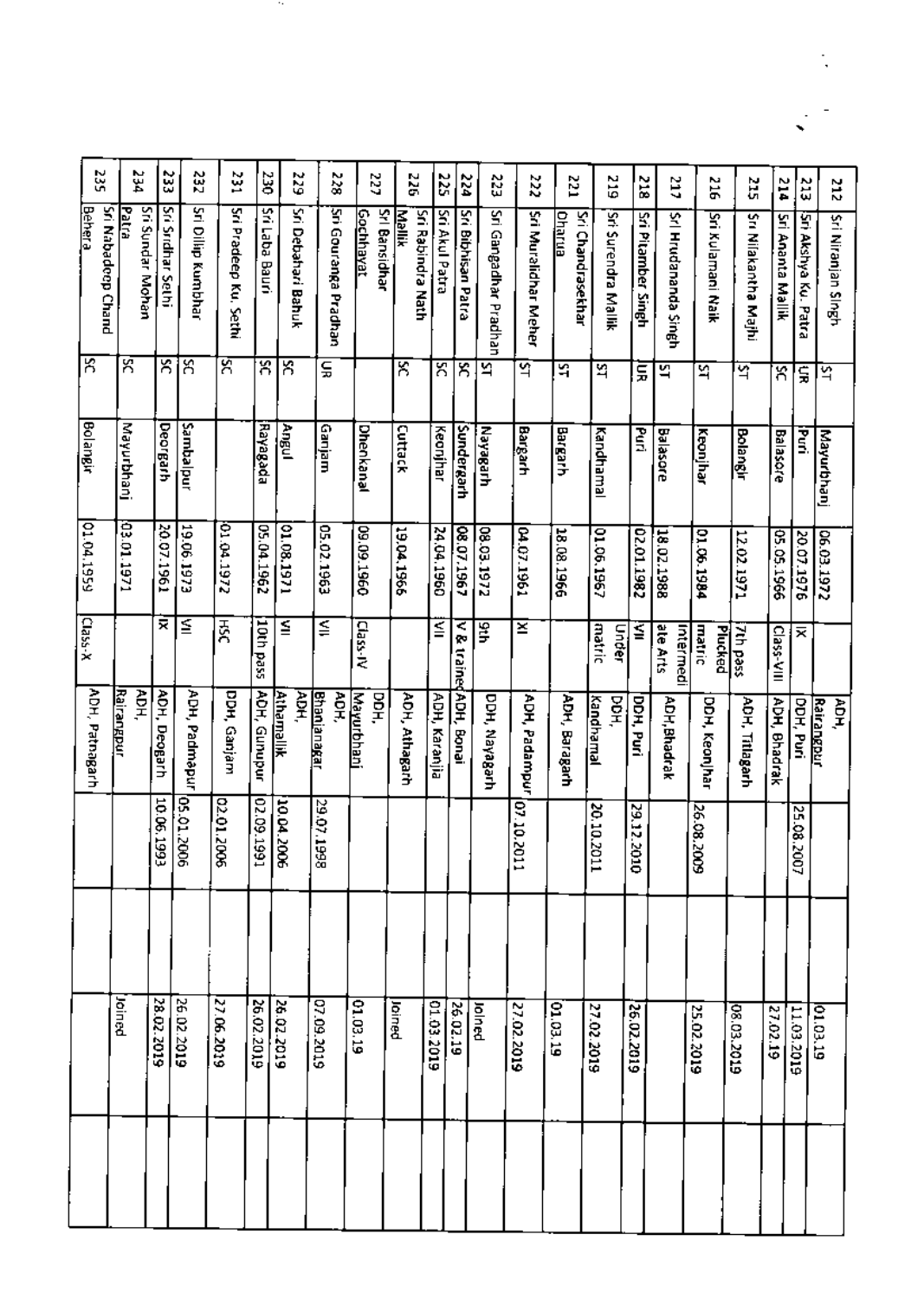|                     | šŚ                | šŠ                         | ř                      | ξS                        | 252           | ΓSΖ                               | š                | GP <sub>C</sub>       | S4S                                         | 547               | 912              |                          | 245                | tř<br>243              | 242                | č                          | 01Z                  | 6£7              | 238                 | 737                  |                     |
|---------------------|-------------------|----------------------------|------------------------|---------------------------|---------------|-----------------------------------|------------------|-----------------------|---------------------------------------------|-------------------|------------------|--------------------------|--------------------|------------------------|--------------------|----------------------------|----------------------|------------------|---------------------|----------------------|---------------------|
| Pradhan             | Sri Prasant Kumar | Sri Surendra Kumar<br>Rout | Sri Balabhadra Bagurty | Sri G.C.Pradhan           | Pattanaik     | Sri Uma Charan<br>Sri Natabar Das | Sri Dibakar Jena | Behera                | Sri Rabi Narayan<br><b>Sri K.Ravi Kumar</b> | Sri Narendra Jena | Sri Laxman Nayak | Sri Janak Sahoo          | Sri Ujala Sethl    | Sri Srihari Dalabehera | Sri Ashok Ku. Bhoi | Sri Jaydev Naik            | Sri Akshya Ku, Sethi | Sri Trinath Jena | Sri Mohan Samal     | Smt. Gulamani Patro  | Sri Giridhari Bahuk |
| 듷                   |                   | g                          | g                      | ζ                         | इ             | ξ                                 | 듳                | g                     | ã                                           | 듲                 | ξ                | ş                        | ន                  | শ্ল                    | ន                  | ৼ                          | য়                   | 듳                | ន                   | শ্ল                  | <u>ន</u>            |
| Koraput             |                   | ट्र<br>इ.                  | Kandharnal             | Ganjam                    | Garjam        | Jagatsinghpur                     | Hayagarh         | Angul                 | epezekey                                    | Khordha           | Kandhamal        | Angul                    |                    | Kandhamal              | Cuttack            | Ganjam                     | Mayurbhan            | Cuttack          | Khordha             | Keonjhar             | Angul               |
| 21.06.1967          |                   | 15.03.1968                 | 01.02.1965             | 05.02.1963                | 05.07.1960    | 12.03.1960                        | 28.05.1960       |                       | 0261.50.60                                  | 06.02.1962        | 06.08.1961       | 04.06.1960               | 06.07.1968         | 31.07.1965             | 12.01.1971         | 17.10.1964                 | 1302.1975            | 07.06.1965       | 05.05.1965          | 22.01.1965           | 24.03.1972          |
| 할                   | Matric            |                            |                        | ≦                         | 슟             |                                   | द्र              |                       | HSC failed                                  | ≦                 | ≦                |                          | ×                  |                        | Class-VIII         | ≦                          | $Class-IX$           |                  |                     | Class-IX             |                     |
| <b>ADH, Jeypore</b> |                   | ADH. Sonepur               | <b>ADH, Baliguda</b>   | <u>Bhanianagar</u><br>урн | ADH, Kuchinda | 훈<br><u>Kendrapara</u>            | DDH, Nayagarh    | Kamakhyanagar<br>АDН, | <b>ADH, Gunupur</b>                         | DDH, Puri         | DDH, Nayagarh    | <b>Sambalpur</b><br>Эен, | <b>CDH, Ganjam</b> | ADH, Balliguda         | DDH, Cuttack       | <u> Əhanjanagar</u><br>ăрн | ADH, Udala           | DDH, Cuttack     | <b>ADH, Khordha</b> | <b>ADH, Karanjia</b> | Kamakhyanagar       |
| 02.12.2000          |                   |                            |                        |                           |               |                                   |                  |                       | 29.03.1995                                  |                   |                  |                          | 23.08.2007         |                        |                    | 24.08.2007                 |                      |                  |                     |                      |                     |
|                     |                   |                            |                        |                           |               |                                   |                  |                       |                                             |                   |                  |                          |                    |                        |                    |                            |                      |                  |                     |                      |                     |
| 07.09.2019          |                   |                            | 13.09.19               |                           |               | 24.09.19                          |                  | 12.09.19              | 24.09.2019                                  | 13.09.19          |                  | 13.09.19                 | 27.06.2019         | baned                  | 26.02.2019         |                            | 26.02.19             | 01.03.19         | 11.03.19            | 27.02.19             |                     |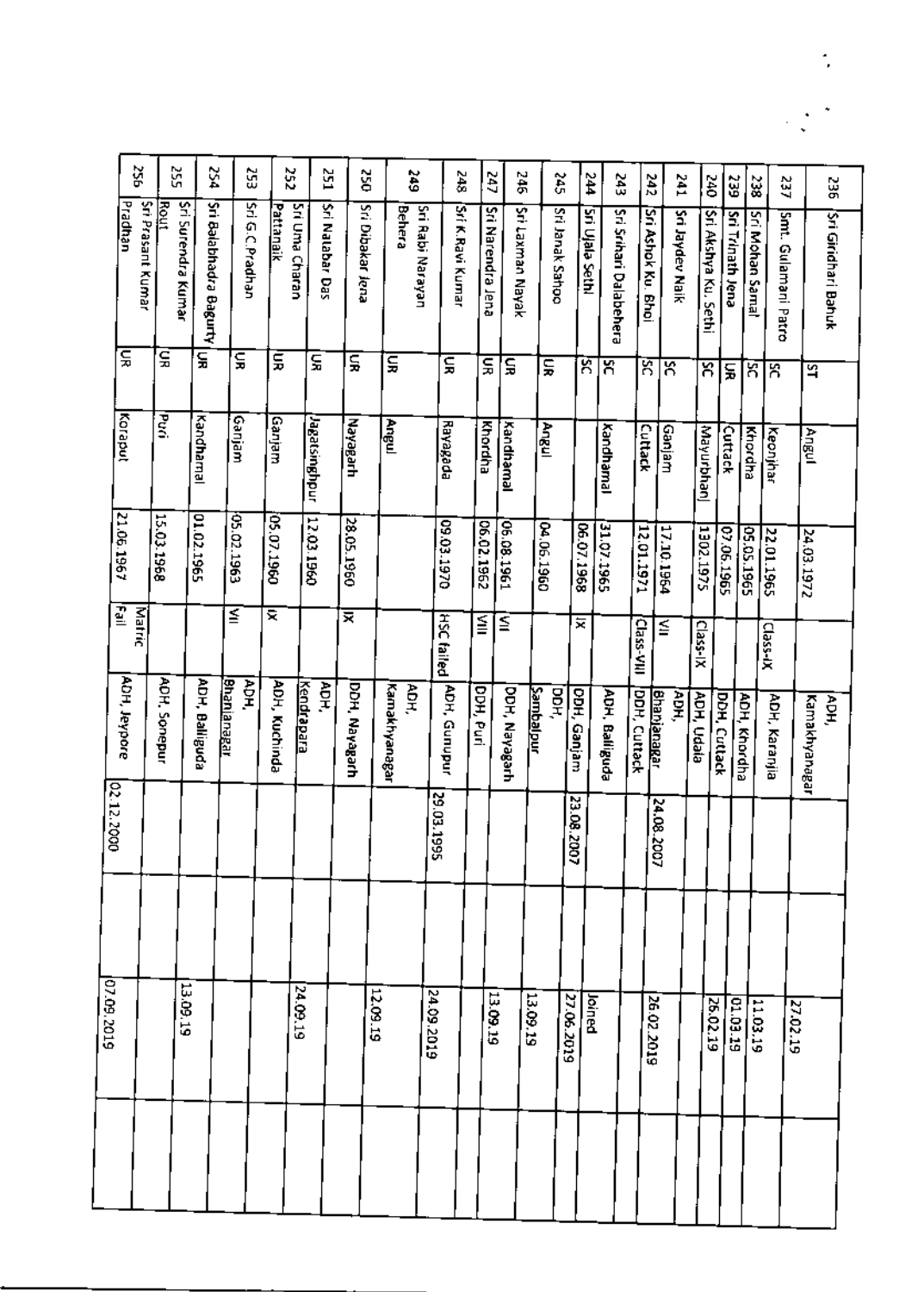| Joined          |                   |                                   |           |                 |                  |   |                                           |             |
|-----------------|-------------------|-----------------------------------|-----------|-----------------|------------------|---|-------------------------------------------|-------------|
|                 |                   | ADH, Soncpur                      |           | 25.05.1965      | Sambalpur        | ξ | Sri Daillari Sendha                       | $\approx$   |
| <b>18.09.19</b> |                   | ADH, Udala                        |           | 20.06.1965      | Balasore         | 듷 | Sahoo                                     |             |
| 11.09.2019      | 05.10.199         |                                   |           |                 |                  |   | Sri Rabindra Kumar                        | $\tilde{a}$ |
|                 |                   | ADH, Deogarh                      | ×         | 01.06.1971      | <b>Deorgarh</b>  | š | Sri Kentaru Naik                          | 276         |
| 07.09.2019      | 05.01.2006        | ADH.<br>lagatsinghpur             | ≅         | 24.02.1969      | Cuttack          | ξ | Sri Rabinarayan Jena                      | 575         |
|                 |                   | DDH, Nayagarh                     |           |                 |                  |   | Sri Niranjan Pate                         | 274         |
| 20.09.2019      | þ<br>ŗ.<br>ÿ<br>v | ADH, Padampur                     | 7th pass  | 10.05.1969      | epedenN          | 듳 | Sri Bijay Kumar Patel                     | 273         |
| 11.09.19        |                   | ADH, Balliguda                    |           | 01.07.1969      | Kandhamai        | 듳 | Prachan                                   | 272         |
| Joined          |                   | <u>Bhubaneswar</u>                | ቜ         | <b>04.06.69</b> | न<br>इ           | ξ | Smt Bhagyabati<br>Smt Reeta Mahanta       |             |
| 07.09.2019      | 23.05.201<br>Ξ    | ADH,<br>Ekamrakanan<br><b>ADH</b> | Ηk        | 21.06,1964      | Khordha          |   | Sri Chittaranjan Nayak                    | 271<br>ΩΩ   |
| 11.09.19        |                   | ADH, Bhadrak                      | 됽         | 23.05.1962      | Cuttack          | g | Sri Bhagirathi Nanda                      | 692         |
| 18.09.2019      | 28.12.2006        | Kandhamal<br>рон,                 | 9th       | 20.10.1973      | Khordha          | 듳 | Mangarai                                  | 268         |
| 07.09.2019      | 90021010          | DDH, Puri                         | 귯         | 16.06.1972      | <b>Pu</b>        | ş | Sri Ramesh Chandra<br>Sri Birendra Parída | 567         |
|                 |                   | <b>ADH, Champua</b>               | ≅         | 29.04.1962      | Keonjhar         | g | Sri Fakır Charan Sahoo                    | ă           |
| 07.09.19        |                   | <b>ADH, Khordha</b>               |           | 11.05.1972      | Khordha          | 듳 | Sri Simanchal Dakua                       | 592         |
| 07.09.19        |                   | ADH, Banki                        | ξ         | 13.05.1966      | Cuttack          | S | Moharana                                  | 264         |
| loined          |                   |                                   |           | 15.10.1964      | <b>Dhenkanal</b> |   | Sri Sarat Kumar<br><b>Sahoo</b>           |             |
| 07.09.2019      | 29.12.2005        | ADH, Hindol                       |           |                 |                  | ç | Sri Bichitrananda                         | Š           |
|                 |                   | <b>ADH, Jeypore</b>               | JOth pass | 05.12.1967      | Khordha          | ξ | Sri Sudarsan Bhanja<br>e<br>G             | 292         |
| 13.09.19        |                   | DDH, Cuttack                      |           | 01.07.1970      | Cuttack          | ç | Sri Susanta Kumar Jena                    | 197         |
|                 |                   | Chhatraour<br>ADH.                | ⋚         | 01.07.1964      | Gajapati         | š | Sri Sisir Kumar Sahoo                     | 260         |
| Joined          |                   | DDH, Nayagarh                     | ys j      | 12.01.1972      | Cuttack          | S | Sri Lingaraj Sahoc                        | 52          |
| 07.09.2019      |                   | ADH, Nuapada                      | ĔΠ        | 03.05.1963      | Kalahandi        | S | Sri Magara Nag                            | 252         |
|                 | 08.03.2<br>g      | ADH, Jalpur                       | 10th pass | 18.09.1964      | Cuttack          | Ξ | Sri Karunakar Mohanty                     | 257         |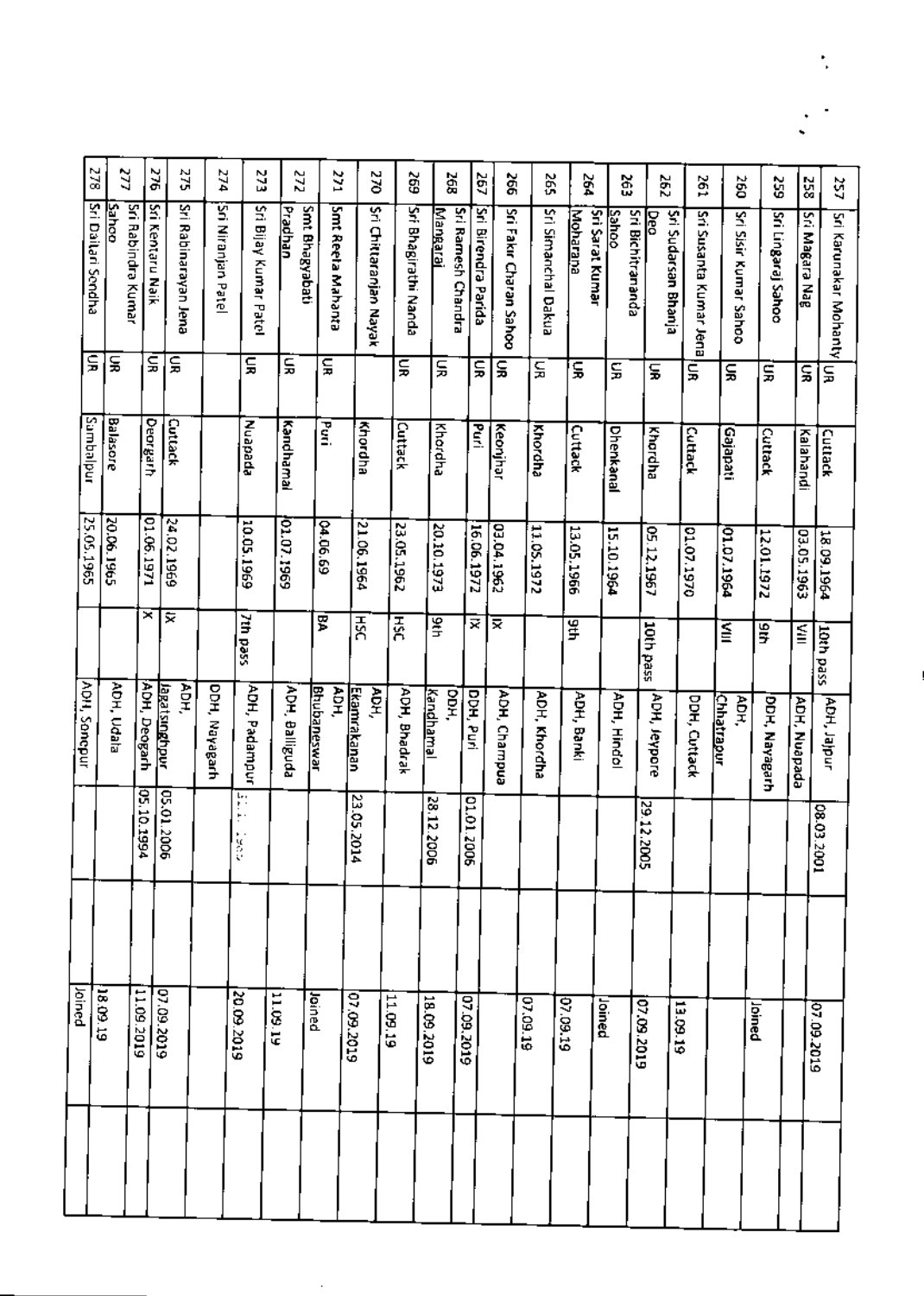|          | 66Z          |                    | š          |                   | 797                   |                | 596                 | š                  | ğ                   | 293                                   |               | 292                | 162                 |               | š               | 68Z           |                 |               | 288              | 287                |            | 382            |                  | 285            |                 | 284                 |                      | 283                | 282            |                  | 182                |                      | 280            | 6.Z                |
|----------|--------------|--------------------|------------|-------------------|-----------------------|----------------|---------------------|--------------------|---------------------|---------------------------------------|---------------|--------------------|---------------------|---------------|-----------------|---------------|-----------------|---------------|------------------|--------------------|------------|----------------|------------------|----------------|-----------------|---------------------|----------------------|--------------------|----------------|------------------|--------------------|----------------------|----------------|--------------------|
|          | <b>Rout</b>  | Sri Kirtan Kambhu  | epued      | Sri Basanta Kumar | Sri Jayakrishna Sahoo | <u>Pradhan</u> | Sri Dhirendra Kumar | Sri Sudarsan Sahoo | Pradhan             | Sri Sachinanda<br>Sri Gopinath Bastia | <b>Barik</b>  | Sri Prafulla Kumar | Sri M.Jagannath Rao | Sahoo         | Smt Santanubala | Routray       | Sri Dharanidhar | <u>Behera</u> | Sri Udhav Charan | Smt Jemamani Sahoo |            | <u>Prachan</u> | Srl Pulin Bihari | <b>Sahoo</b>   | Sri Madan Mohan | Sri Dwibedi Pradhan | <u>Aiswel</u>        | Sri Prafulla Kumar | <u>idbudu?</u> | Sri Sanjay Kumar | Srl M.Debasis Dora | Smt Sarada Pattanaik |                | Sri Manoranjan Das |
|          | š            |                    |            |                   | š                     | g              |                     | g                  | 듳                   | s                                     | 듷             |                    | š                   | 듶             |                 | 듷             |                 | g             |                  | ă                  |            | 듳              |                  | g              |                 | Š                   | š                    |                    | ş              |                  | 듶                  | 듷                    |                | ड्र                |
|          | Khordha      |                    | Bhadrak    |                   | Dhenkanal             | Khordha        |                     | Balasore           | Nayagarh            | Cuttack                               | E             |                    | Nabarangpur         | Balasore      |                 | Khordha       |                 | Mayurbhani    |                  | Keonjhar           |            | Deorgarh       |                  | Nayagarh       |                 | kngul.              | Keonjhar             |                    | $\vec{E}$      |                  | Ganjam             | Ganjam               |                | Dhenkanal          |
|          | 06.07.1966   |                    | 06.06.1965 |                   | 12.04.1976            | 18.01.1965     |                     | 04.07.1963         | 02:07.1970          | 01.06.1966                            | 22.04.1965    |                    | 12.06.1963          | 13.08.1961    |                 | 11.05.1969    |                 | 13.04.1969    |                  | 24.06.1965         |            | 29.06.1968     | 04.03.1966       |                |                 |                     | 0261.1970            |                    | 02.05.1980     |                  | 30.05.1983         | 109-01.1967          | 1011.1965 X    |                    |
|          |              |                    | χ          | $\frac{1}{25}$    |                       |                |                     | 푅                  |                     | ₹                                     | 귯             |                    | ⋚                   | Ξ             | <b>ANISCI</b>   | Madhyam       |                 | ≅             |                  | matric<br>Plucked  |            | ×              |                  |                |                 |                     | F                    |                    | <b>HSC</b>     |                  | <b>BSC</b>         | ЯÄ                   |                |                    |
|          | DDH, Cuttack | <u>Ekamrakanan</u> | урн.<br>Э  | <b>Dhenkanal</b>  | роні,                 | ADH, Khordha   | ADH, Bhadrak        |                    | <b>ADH, Khordha</b> | DDH, Puri                             | ADH, Athagarh | ADH, Jeypore       |                     | DDH, Balasore |                 | DDH, Nayagarh | Rairangpur      | AOH,          |                  | DDH, Keonjhar      |            | ADH, Padmapur  |                  | ADH, Balliguda |                 | DDH, Angul          | <b>ADH, Anandpur</b> |                    | DDH, Purl      | Chhatrapur       | ADH,               | DOH, Ganjam          | Dhenkanal      | уна<br>Э           |
|          |              | 31.08.2007         |            | 20.09.2006        |                       |                |                     |                    |                     | 20.08.200<br>◡                        |               | 1002'6010          | 21.08.2007          |               |                 |               |                 |               | 29.08.2007       |                    | 04.09.2007 |                |                  |                |                 |                     |                      | 05.10.2006         |                |                  |                    | 19.09.21<br>¦§       | 203.01.20<br>g |                    |
|          |              |                    |            |                   |                       |                |                     |                    |                     |                                       |               |                    |                     |               |                 |               |                 |               |                  |                    |            |                |                  |                |                 |                     |                      |                    |                |                  |                    |                      |                |                    |
| 17.09.19 |              | 12.09.2019         |            | 08.09.2019        |                       | 61'60'70       | 23.09.2019          | 07.09.19           |                     | 07.09.2019                            |               | 12.09.2019         | 25.02.2019          |               | Joined          |               |                 |               | 07.09.2019       |                    | 19.09.2019 |                | 16.09.19         |                | 61.60.90        |                     |                      | 16.09.2019         |                | 07.09.2019       |                    | 07.09.2019           | 13.09.2019     |                    |
|          |              |                    |            |                   |                       |                |                     |                    |                     |                                       |               |                    |                     |               |                 |               | ş               |               |                  |                    |            |                |                  |                |                 |                     |                      |                    |                |                  |                    |                      |                |                    |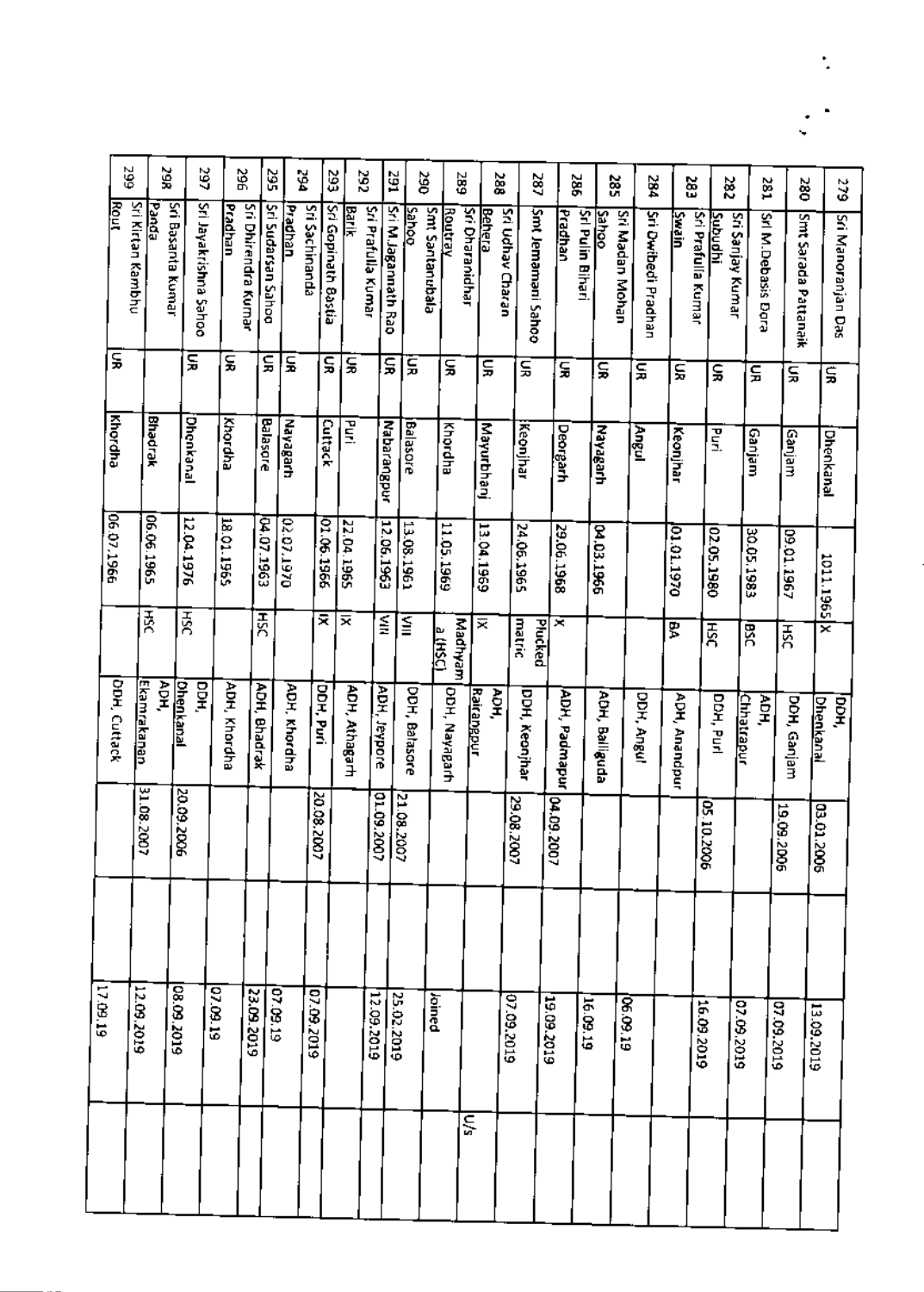|             | 12E                | ÖΕ<br>Sethi |                          | 6Ľ                  | ă                     |            | ίīξ                           | 316                 | 512                       | <b>PIE</b> |                          | ξĽέ                                      | 312                | 311                  |                 | <b>OTE</b>          | ğ                | ğ                 | ίOξ                              |                      | ă                                      | 302                 | ğ                    | ä               | ă               |                                 |
|-------------|--------------------|-------------|--------------------------|---------------------|-----------------------|------------|-------------------------------|---------------------|---------------------------|------------|--------------------------|------------------------------------------|--------------------|----------------------|-----------------|---------------------|------------------|-------------------|----------------------------------|----------------------|----------------------------------------|---------------------|----------------------|-----------------|-----------------|---------------------------------|
|             | Sn Rajendra Nayak  |             | <b>Sri Swadhin Kumar</b> | Sri Chhabindra Guru | Sri Abhaya Kumar Bhoi | a sacar    | Beating a sig-<br>Behera<br>į | Sri Ananta Charan   | Sri Pradeep Kumar<br>Bhoi | Behera     | Sri Nanda Kishore        | Sri Sudhakar Bhujabal<br><b>Bullabal</b> | Sri Pradipta Kumar | Sri Dolagobinda Jena | <b>Maharana</b> | Sn Chakradhar       | Sri Balaram Das  | Sri Niranjan Jena | Sri Kamadev Arakh                |                      | Sri Binayak Rath<br><u>Gumansningh</u> | Sri Sangram Keshari | Sn Abhlmanyu Sahoo   | Sri Gopal Sahoo | Sri Babaji Jena | Sri Pratap Ch. Sahoo            |
|             | Ά                  | ጽ           | ਲ਼                       |                     | ਲ਼                    | గ          | 듳                             | Χ                   |                           | ş          | 듳                        |                                          |                    | 듳                    | 듷               |                     | £                | 듳                 | g                                |                      | S<br>g                                 |                     | 듷                    | š               | g               | S                               |
|             | Kandhamal          | lugnA       | Khordha                  |                     | Khordha               | lugjetr    | <b>Chenkanal</b>              | Cuttack             |                           | Khordha    | Khordha                  | Khordha                                  | Kendrapara         |                      | Balasore        | Sundergarh          | dajapati         |                   | Bhadrak                          | Balasore             | Khordha                                | Khordha             |                      | Cuttack         | Jagatsingpur    | Cuttack                         |
|             | 01.07.1964         | 10.07.1966  | 06.08.1977               |                     | 08.05.1965            | 05.06.1973 | 03.05.1972                    | 07.06.1988          |                           | 10.09.1969 | 09.01.1969               | 14.06.1966                               | 04.07.1966         |                      | 11.05.1968      | 05.07.1989          | 06.04.1983       |                   | 23.12.1987                       | 11.05.1986           | 28.10.1977                             | 12.01.1972          |                      | 15.10.1979      | 27.11.1968      |                                 |
|             | ≅                  | 륯           | ×                        |                     | ₹                     | ≦          | ≅                             | Sth Pass            |                           | š          | ≦                        | ≅                                        | Class-X            |                      | Class-VII       | <b>RN</b>           | ξŘ               |                   | ≅                                | ŠЧ                   |                                        | 7th pass            |                      |                 |                 |                                 |
| DDH, Ganjam | <u>Alliamallik</u> | AOH,        | DDH, Gajapati            |                     | DDH, Purl             | DDH, Puri  | <u>Dhenkanal</u>              | DDH.<br>AOH, Jajpur | <u>Bhubaneswar</u>        | уя,        | наа!<br><u>Dhenkanal</u> | <u>Ekamrakanan</u>                       | ADH,               | ADH, Banki           | ADH, Bhadrak    | <b>ADH, Panposh</b> | <u>kandhamal</u> | ÎЯ                | <u>Mayurbhani</u><br><b>DOH,</b> | <b>ADH, Karanjia</b> | <b>ADH, Khordha</b>                    | <u>Bhubaneswar</u>  | ĨФ,<br>ACH, Athagarh | ADH, Athagarh   |                 | ADH, Banki<br><b>Bwsansawar</b> |
| 20.10.2011  | 25.10.201          |             |                          | 07.10.2011          |                       |            | 04.08.2009                    | 21.08.2009          |                           |            | 10.10.20<br>Ξ            | 1020101                                  |                    |                      |                 |                     | 06.07.2010       |                   |                                  |                      |                                        |                     |                      |                 |                 |                                 |
|             |                    |             |                          |                     |                       |            |                               |                     |                           |            |                          |                                          |                    |                      |                 |                     |                  |                   |                                  |                      |                                        |                     |                      |                 |                 |                                 |
| 10.09.2019  | 11.09.2019         |             |                          | 2.09.2019           |                       |            | 19.09.2019                    | 07.09.2019          | 11.09.19                  |            | 11.09.2019               | 10.09.2019                               | 13.09.2019         | 21.09.19             |                 |                     | 23.09.2019       | 10.09.19          |                                  | 16,09.19             | 07.09.19                               | 11.09.19            | 13.09.19             | 11.09.19        | 16.09.19        | pauor                           |